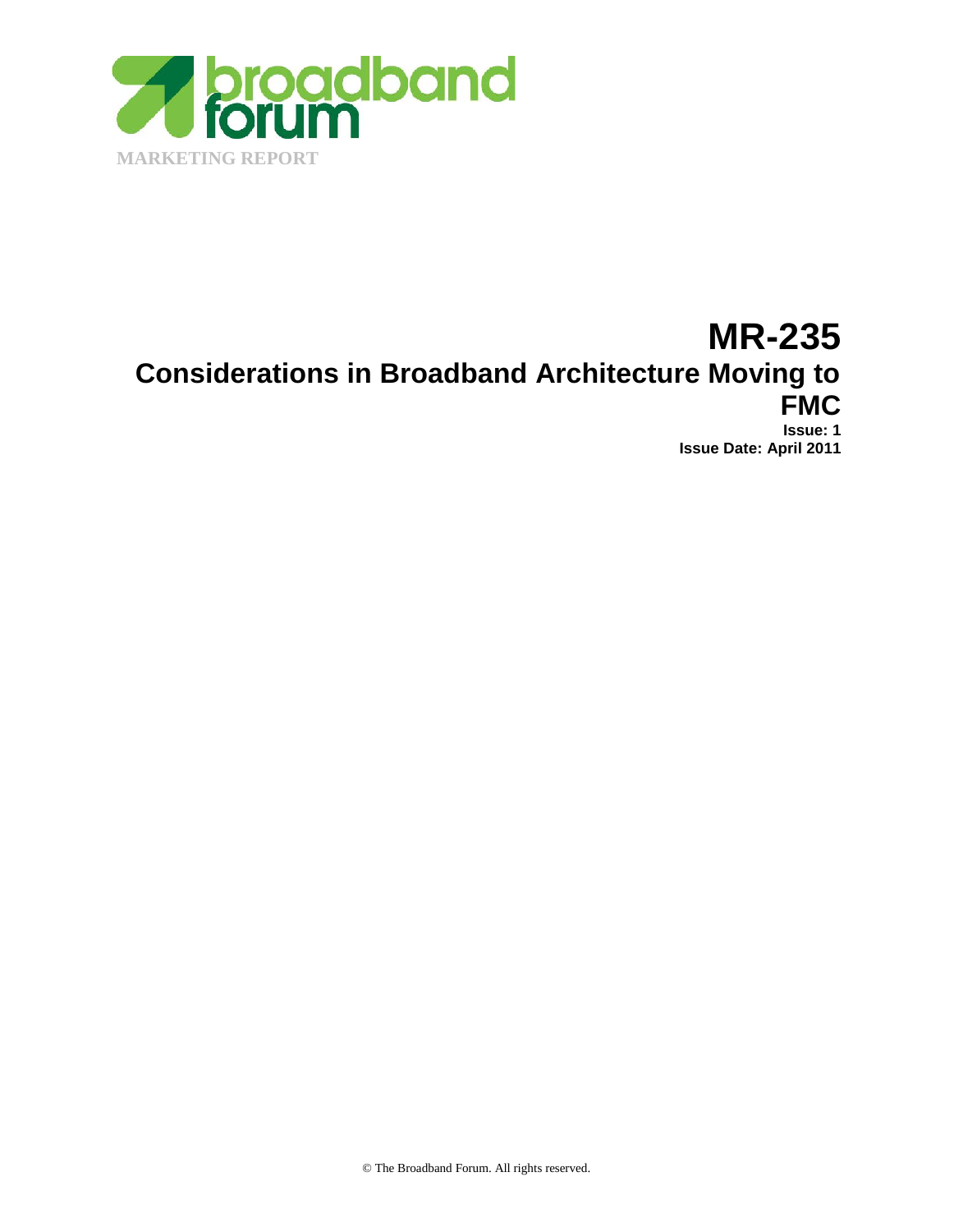# **Issue History**

| <b>IssueNumber</b> | <b>IssueDate</b>  | <b>IssueEditor</b>                | Changes  |
|--------------------|-------------------|-----------------------------------|----------|
|                    | <b>April 2011</b> | Olle GustafssonEricsson           | Original |
|                    |                   | Frank Kuhn Nokia Siemens Networks |          |

Commentsor questionsabout thisBroadband ForumMarketing Reportshould be directed to info@broadbandorum.org

| <b>Editors</b>            | <b>Olle Gustafsson</b><br><b>Frank Kuhn</b> | Ericsson<br><b>Nokia Siemens Networks</b> |
|---------------------------|---------------------------------------------|-------------------------------------------|
| Marketing Committee Chair | <b>Yue Chen</b>                             | <b>JuniperNetworks</b>                    |
| <b>Vice Chair</b>         | Sultan Dawood                               | Cisco                                     |
| <b>Chief Editor</b>       |                                             | Michael Hanrahan HuaweiTechnologies       |
| Contributors              | <b>Victor Coello</b>                        | <b>Nokia Siemens Networks</b>             |
|                           | <b>Dinand Roeland</b>                       | Ericsson                                  |
|                           | HansJoerg Kolbe                             | <b>NEC</b>                                |
|                           | Jaume Rius i Riu                            | Ericsson                                  |
|                           | Marco Spini                                 | <b>HuaweiTechnologies</b>                 |
|                           |                                             |                                           |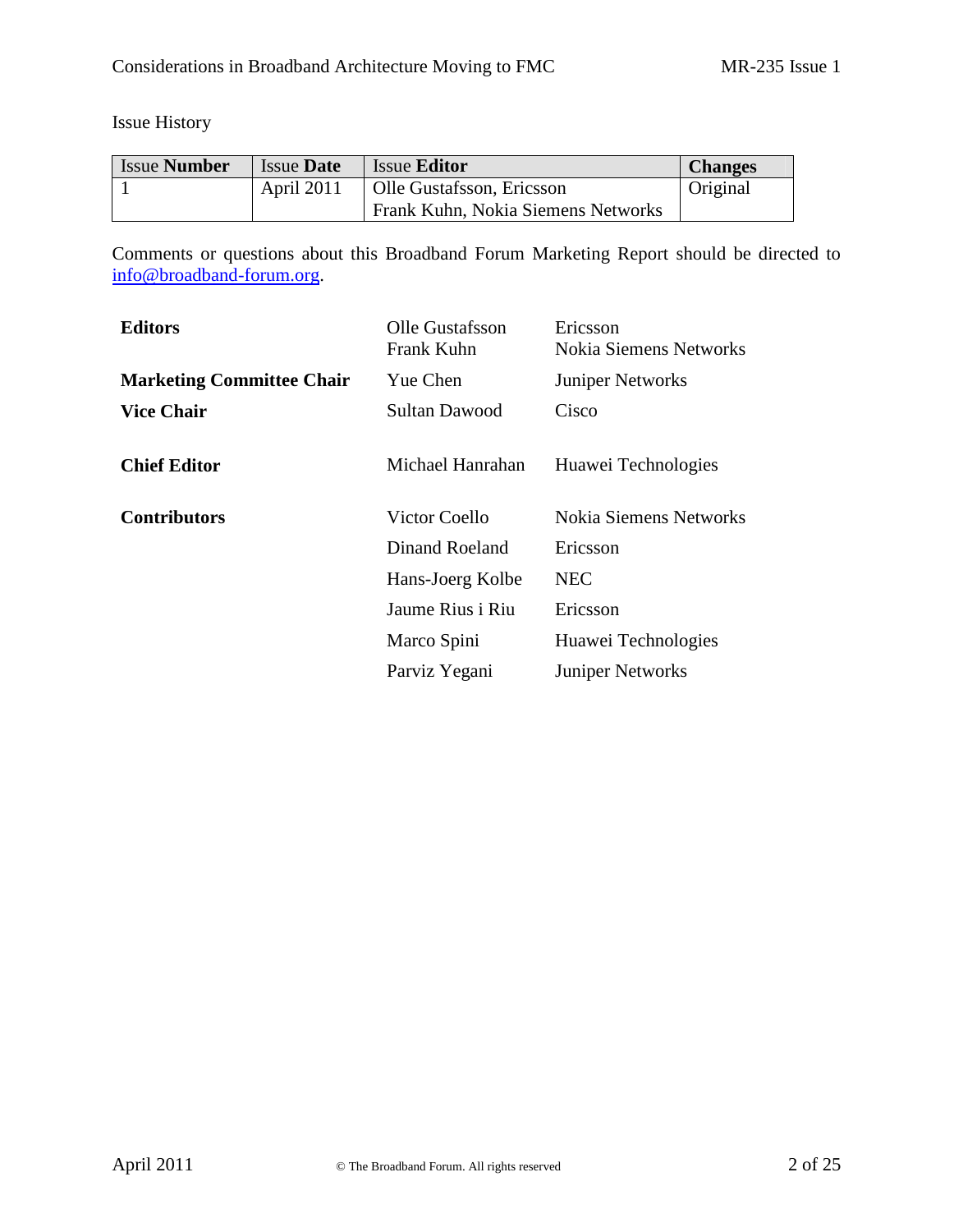# TABLE OF CONTENTS

| 1                       |      |                                                              |  |
|-------------------------|------|--------------------------------------------------------------|--|
| $\overline{2}$          |      |                                                              |  |
|                         | 2.1  |                                                              |  |
|                         | 2.2  |                                                              |  |
|                         | 2.3  |                                                              |  |
|                         | 2.4  |                                                              |  |
|                         | 2.5  |                                                              |  |
|                         | 2.6  |                                                              |  |
|                         | 2.7  |                                                              |  |
|                         | 2.8  |                                                              |  |
|                         | 2.9  |                                                              |  |
|                         | 2.10 |                                                              |  |
|                         | 2.11 |                                                              |  |
| 3 <sup>1</sup>          |      | STANDARDS AND GLOBAL SPECIFICATIONS TO ASSIST DEVELOPMENT OF |  |
|                         |      |                                                              |  |
|                         | 3.1  |                                                              |  |
|                         | 3.2  |                                                              |  |
|                         | 3.3  |                                                              |  |
|                         | 3.4  |                                                              |  |
| $\overline{\mathbf{4}}$ |      |                                                              |  |
| 5                       |      |                                                              |  |
|                         | 5.1  |                                                              |  |
|                         | 5.2  |                                                              |  |
|                         | 5.3  |                                                              |  |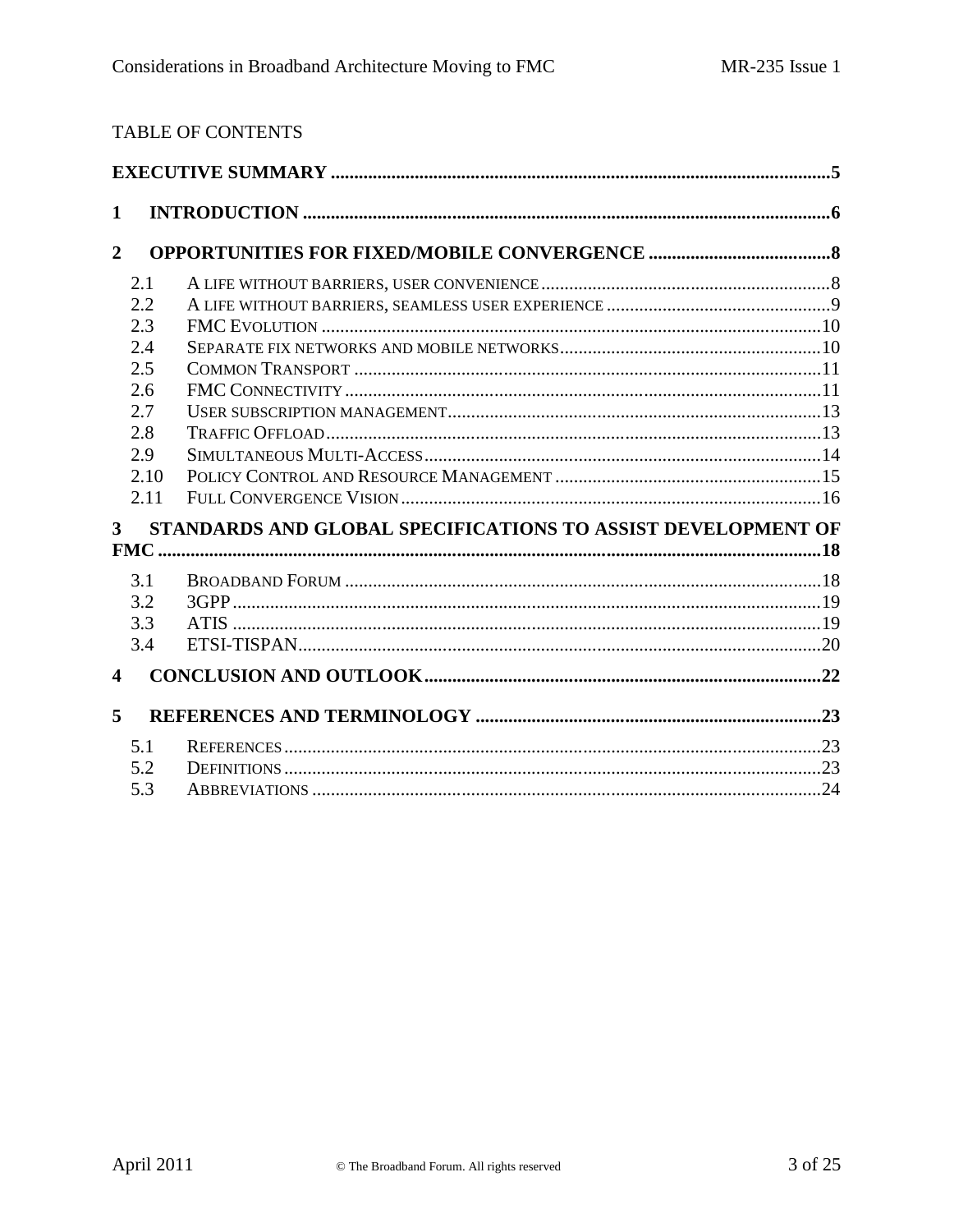# **List of Figures**

| Figure 1-1. Representation of the multiple aspects included in the Fixed/Mobile Convergence    |
|------------------------------------------------------------------------------------------------|
|                                                                                                |
| Figure 2-1. Representation of the end user benefits from Fixed/Mobile Convergence              |
|                                                                                                |
| Figure 2-3. Separated fix and mobile access networks sharing a common transport                |
|                                                                                                |
|                                                                                                |
| Figure 2-6. Traffic offload possibilities between fixed and mobile networks14                  |
|                                                                                                |
|                                                                                                |
|                                                                                                |
| Figure 3-1. Illustration of the agreed architecture for interworking between 3GPP and BBF (for |
|                                                                                                |
| Figure 3-2. Illustration of ATIS PM-FG general network-policy architectural framework20        |
|                                                                                                |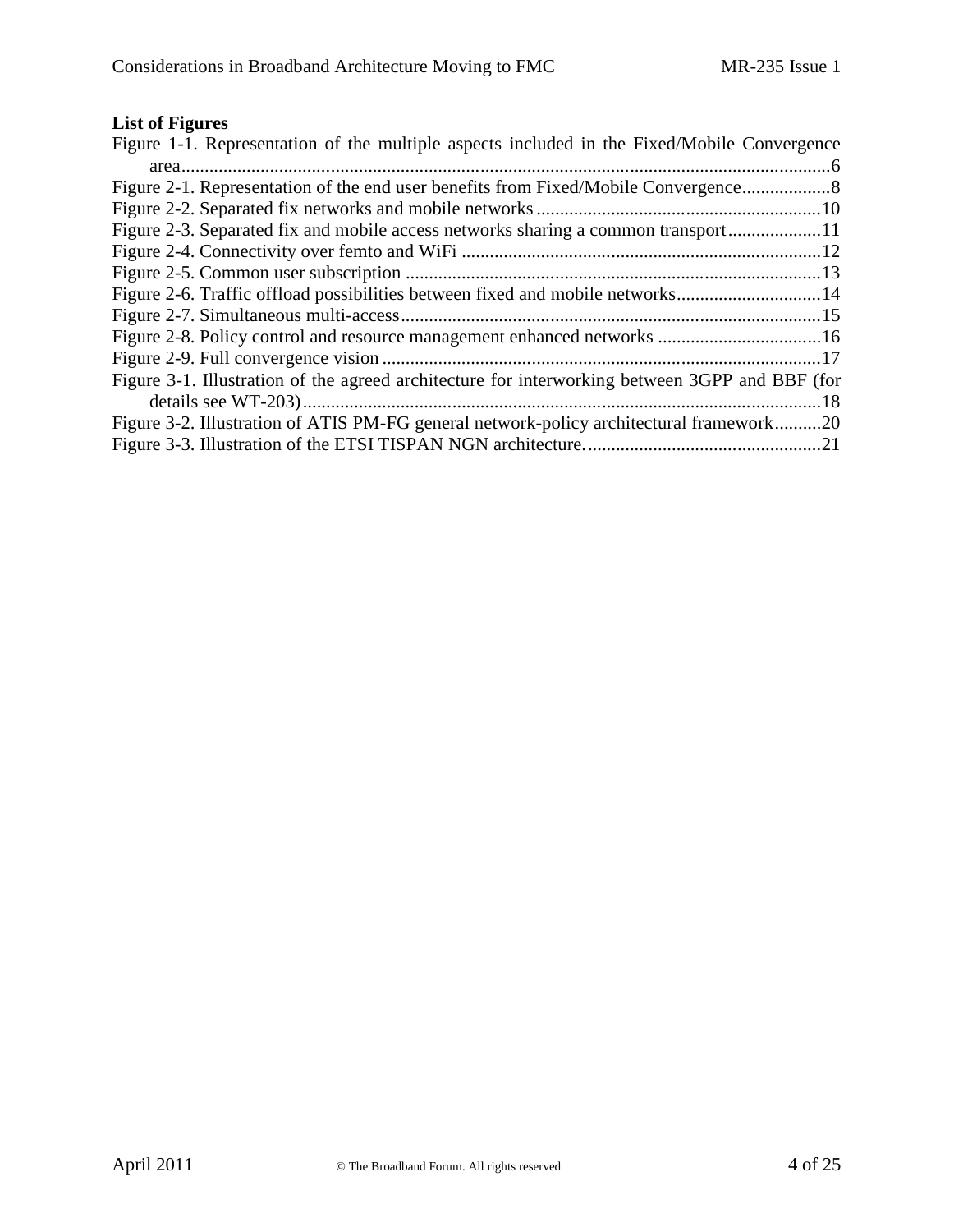### **Executive Summary**

The Broadband Forum (BBF) works towards aligning the telecom industry by defining the interworking requirements between 3GPP Evolved Packet Core architecture and the Broadband Forum architecture. This work addresses the industry trend called Fixed/Mobile Convergence. The main convergence aspects addressed in this document are:

- Converged business and services
- Converged network and infrastructure
- Converged user management and terminals

While the technical work is developed in parallel in the BBF Technical Committee and in 3GPP, MR-235 highlights industry trends and business opportunities driving Fixed/Mobile Convergence. This document presents several technical evolution steps that can be taken from the present non-converged fixed and mobile networks towards a Fixed/Mobile Converged network. It also provides an overview of the standardization organizations active in defining the open-standards that are an essential component to build a profitable and sustainable converged network, enabling feature rich, interoperable solutions and smooth deployment of novel customer services.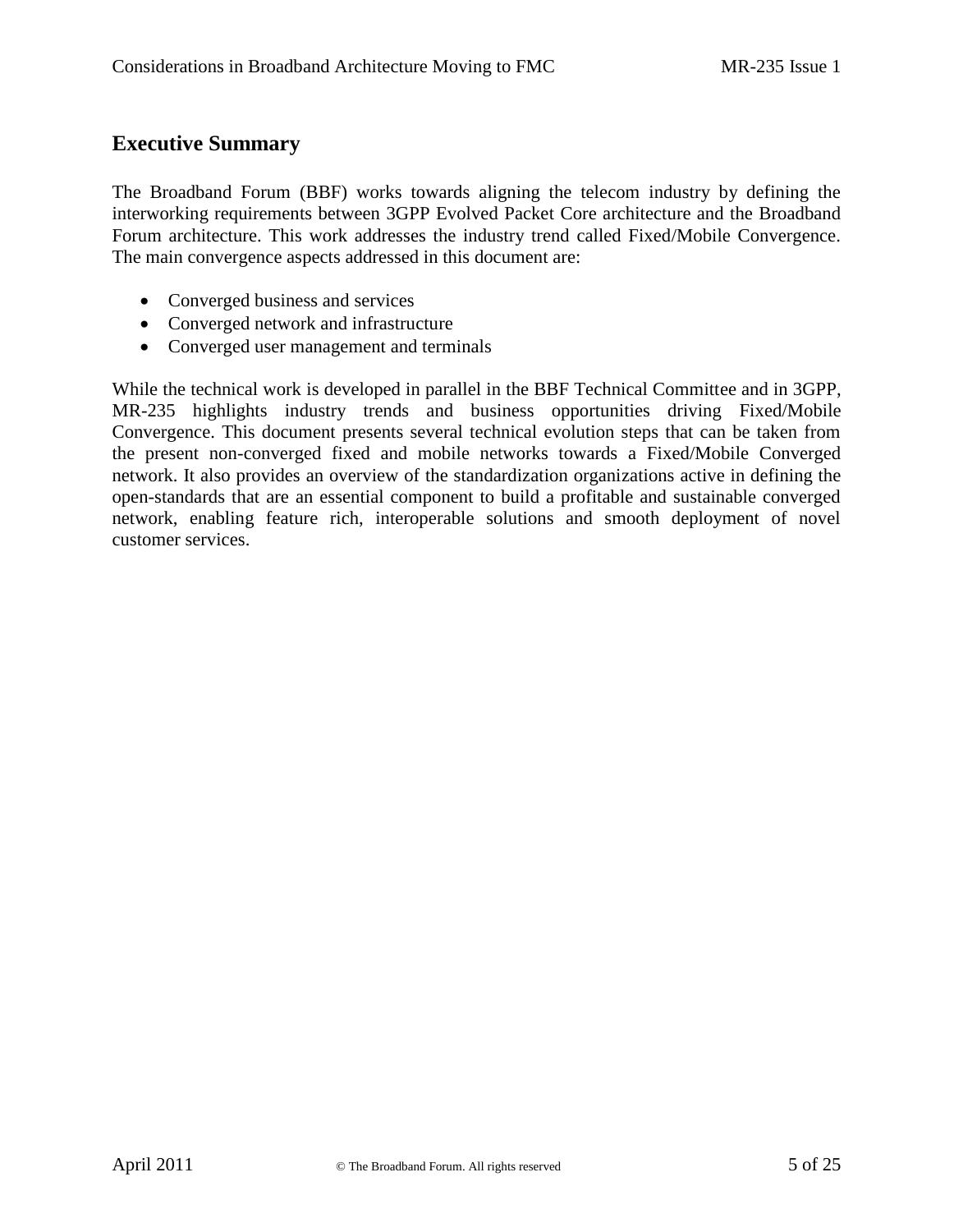# **1 Introduction**

Fixed/Mobile Convergence, Broadband Convergence, network transformation, interworking are terminologies frequently used by the telecommunication industry. The purpose of this Broadband Forum marketing document is to shed light on this highly popular topic.

MR-235 covers several areas including:

- What is Fixed Mobil Convergence from the Broadband Forum perspective?
- Industry trends and business opportunities when introducing Fixed/Mobile Convergence?
- Why are open-standards essential when building a profitable and sustainable converged network?
- What role does the Broadband Forum play in Fixed/Mobile Convergence?
- What steps to take from present dedicated separate fixed and mobile networks towards convergence?
- The role 3GPP BBF interworking plays towards achieving Fixed/Mobile Convergence
- Connectivity relation between fixed and mobile architectures



The Broadband Forum aim is to align the industry e.g. the interworking between 3GPP Evolved Packet Core architecture and the Broadband Forum architecture. The Broadband Forum and 3GPP have agreed on a set of use cases to describe possible converged services. MR-235 focuses on the Broadband Forums activities to create specifications for architectures fulfilling the requirements from the use cases described in WT-203, *Interworking between Next Generation Fixed and 3GPP Wireless Access* [11].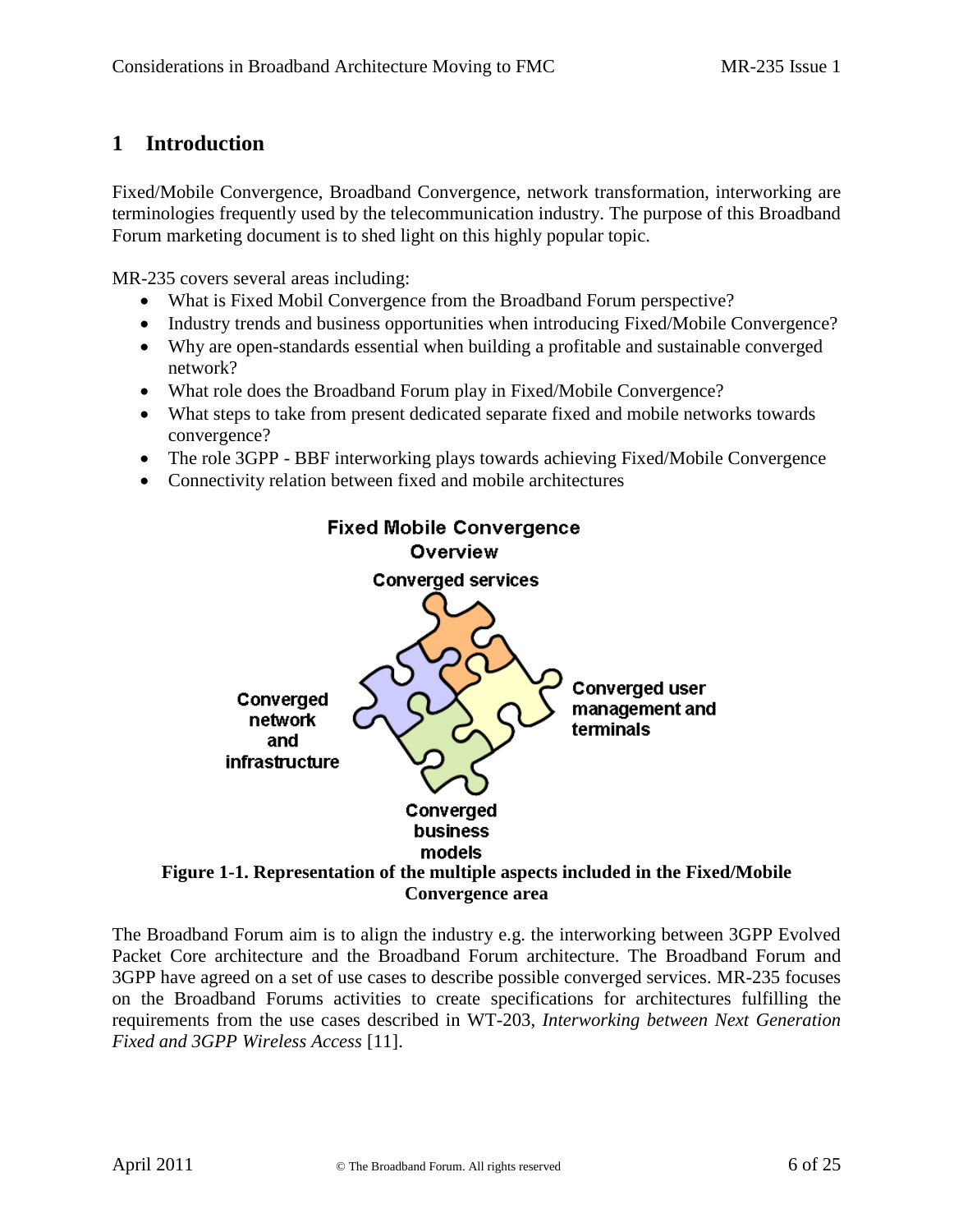The Broadband Forur as approach to specifications has historically been vertical in its nature (access, technology or service specific) but for convergence a comprehensite end horizontal approach that considers the entire telecom ecosystem eeded Bound to its remit, the Broadband Forum is taking an active part bringing the industry together, aligning the Fixed/Mobile Convergence (FMC) work.

Interworkinghas beencommonly used by operators link networks of different types. FMC is now adding a new dimension on how networks are evolving to reduce cost of ownership and enabling new business models. Combining network operation and user management subscription databases offers a number of benefits e.g. simplified charging and billing ceSproviders offering both fixed and mobile services can also benefit by utilizing the same transport network infrastructure for both kinds of traffic e.g. backhauling mobile broadbame Broadband Forum has two marketing documents on this topic:

- ð [MMBI White Paper on Use of MPLS in](http://www.broadband-forum.org/marketing/download/mktgdocs/MR-238.pdf) LTE ebruary 2010[1], and
- ð [Use of MPLS Technology in Mobile Backhaul Ne](http://www.broadband-forum.org/marketing/download/mktgdocs/IPMPLSMobileBackhaulWhitePaper.pdf)tworksbruary 2008[2].

Fixed/Mobile Convergence meanase of use, a richer telecommunication experience from new attractive service offerings, and •a life without barriers, for the consuments. the service provider, Fixed/Mobile Convergence is the ability to deliver as envice, anywhere and via any accesstechnology.It allows the service provider to apply the best connectivity for optimal network utilization and enhanced user experiend all scope of convergence involves many aspects but the foundation is IP. FMC standardization work is actively oning the Broadband Forum, 3GPP and IETF.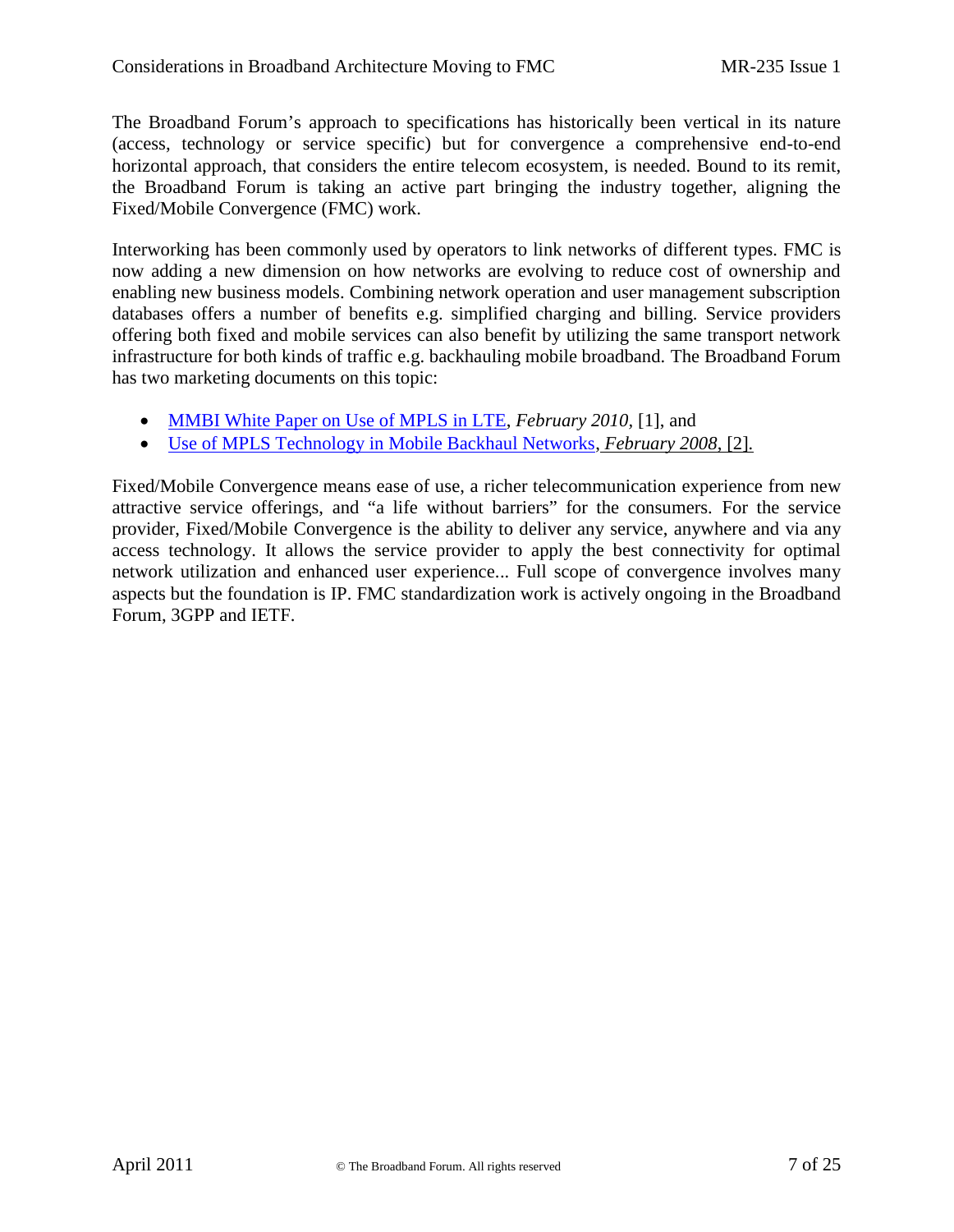## **2 Opportunities for Fixed/Mobile Convergence**

The current mega trends can be described as going from single to multiple choices, with many social communities to choose from, a multitude of devices to fit different personal preferences, multi heterogeneous networks with a broad service mix, and many business models existing in parallel. But it all starts with the consumer. The consumer wants a life without barriers. This is where FMC comes in.



**Figure 2-1. Representation of the end user benefits from Fixed/Mobile Convergence**

#### 2.1 **A life without barriers, user convenience**

User convenience is a fundamental part of driving the mass marketing of broadband services, especially as the variety of devices and services continues to grow. User convenience is about security, simplicity, personalization and look-and-feel. It is about being able to communicate and reach services in a consistent and intuitive way, irrespective of how the user is gaining access. It is also about the ability to connect a device to a wireless or wired premises network, or to a mobile network, in a simple, convenient way. These factors are key to enhancing user satisfaction and minimizing interactions with support centers. The value of such factors grows with the number of devices supported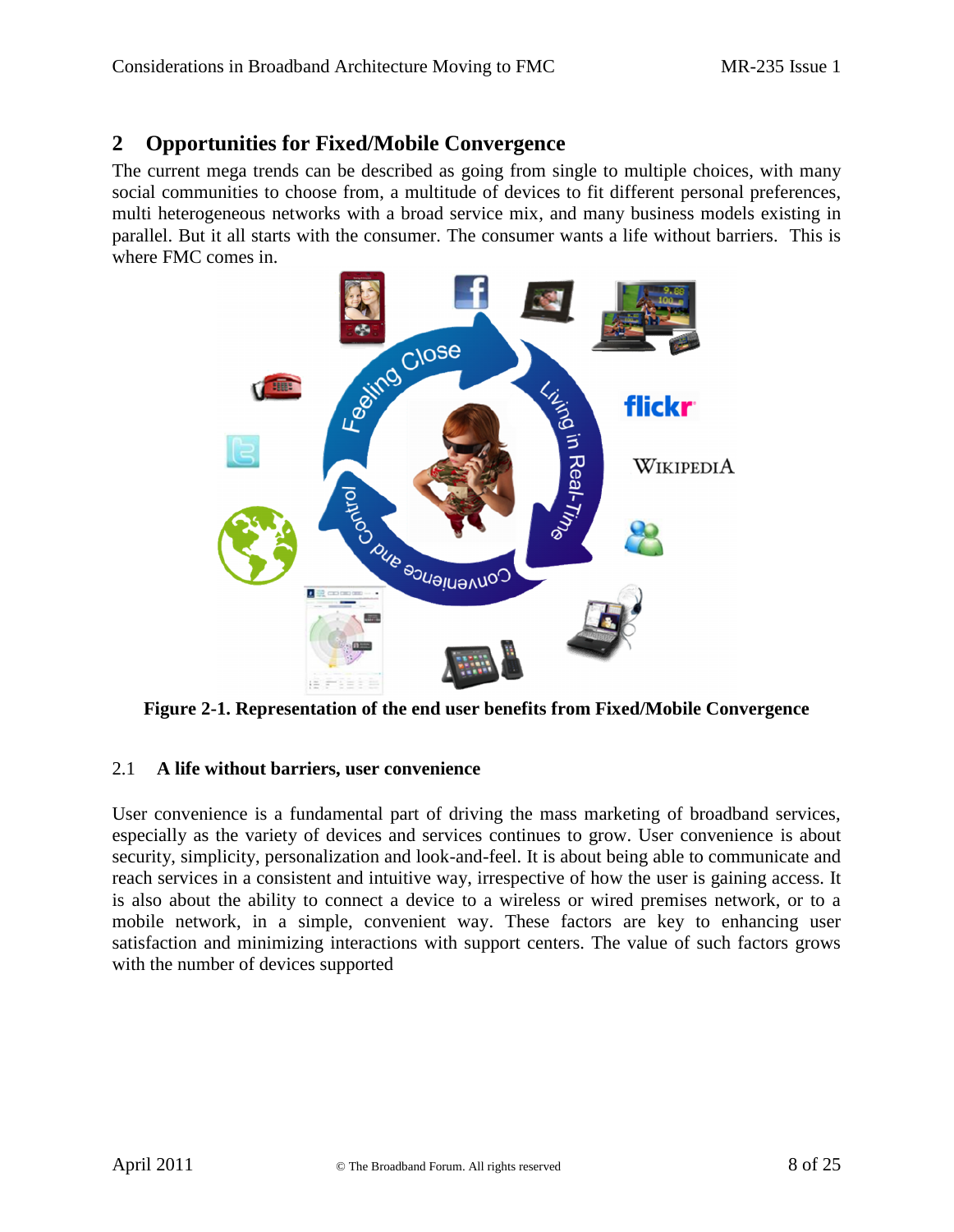#### 2.2 **A life without barriers, seamless user experience**

Converged services must be seamlessly and intuitively accessible across all devices and all networks. For operators, the introduction of new services and additional network capacity must incur minimal additional costs.

What is needed is an architecture that enables seamless connectivity across wireline and wireless access boundaries. This architecture must deliver broadband connectivity and standardized multimedia services to a wide range of devices, including media servers, video cameras, portable media players, PCs and mobile phones. It must be able to satisfy the consumer electronics industry's need to achieve economies of scale, while providing smooth integration with enterprise environments. It must deliver a solution based on open standards that is acceptable to all parties. This architecture cultivates a common ecosystem.

The architecture needs to support services that are both affordable for users and profitable for operators. This means savings must be made in network deployment and operation. There are fast changes in the Web economy. Therefore, it is crucial to maintain network flexibility to be able to quickly respond to market demand.

The Broadband Forum and 3GPP have agreed on a set of Fixed/Mobile Convergence use cases. These use cases are described in the 3GPP liaison [3] to the BBF and the subsequent BBF working text addressing the technical challenges required to realize such use cases, WT-203. The following are some of the use cases addressed by 3GPP and BBF

- Internet access with parental control and personal firewall
- Voice / multimedia and charging
- Video
- 3G Femto cell
- Application mobility
- Dual-WAN connected device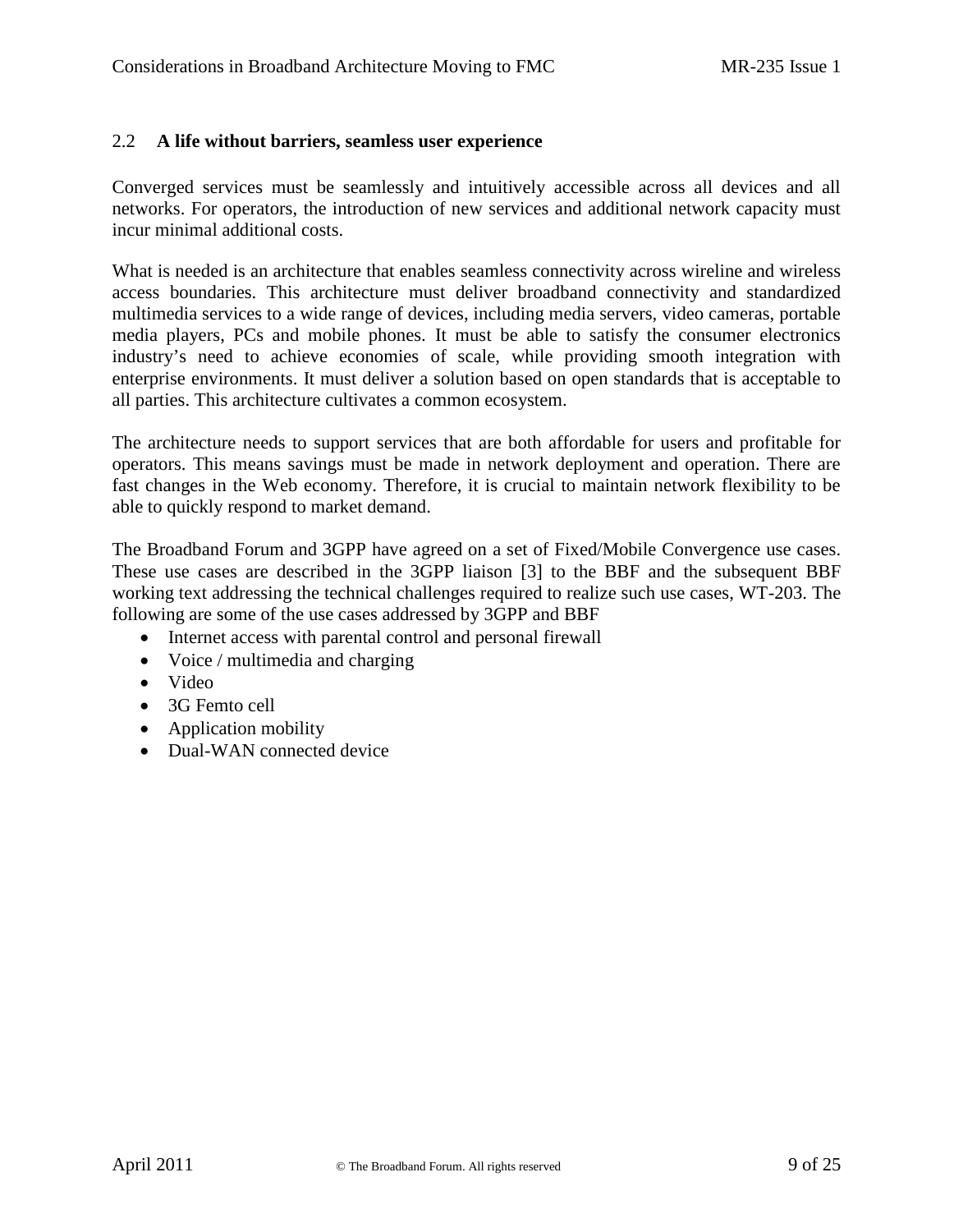#### 2.3 **FMC Evolution**

To reach full convergence, several network functions need to be implemented in a uniform fashion independent of the access type (fixed or mobile). The introduction of converged network features can happen in a stepwise process creating the converged user experience in a gradual way.

In this section we discuss individual network features required for convergence. It is difficult to give a timeline of introduction, since features can be introduced many different ways depending on the strategy of the service provider. Not only the order of feature introduction is flexible, but also the level of integration. Functions common to both fixed and mobile networks can be first made to interwork between the two parts of the network with a later upgrade to a converged solution. Alternatively, either a converged solution can be deployed from day one, or interworking can be kept for very long time.

FMC, by its nature is an area spanning multiple SDOs. Timing is right for the standardization community to develop standards enabling feature rich, interoperable solutions and smooth deployment of novel customer services.

#### 2.4 **Separate fix networks and mobile networks**

From a network infrastructure perspective, Fixed-line Networks and Mobile Networks have often been built separately, as illustrated in Figure 2-2 below.



**Figure 2-2. Separated fix networks and mobile networks**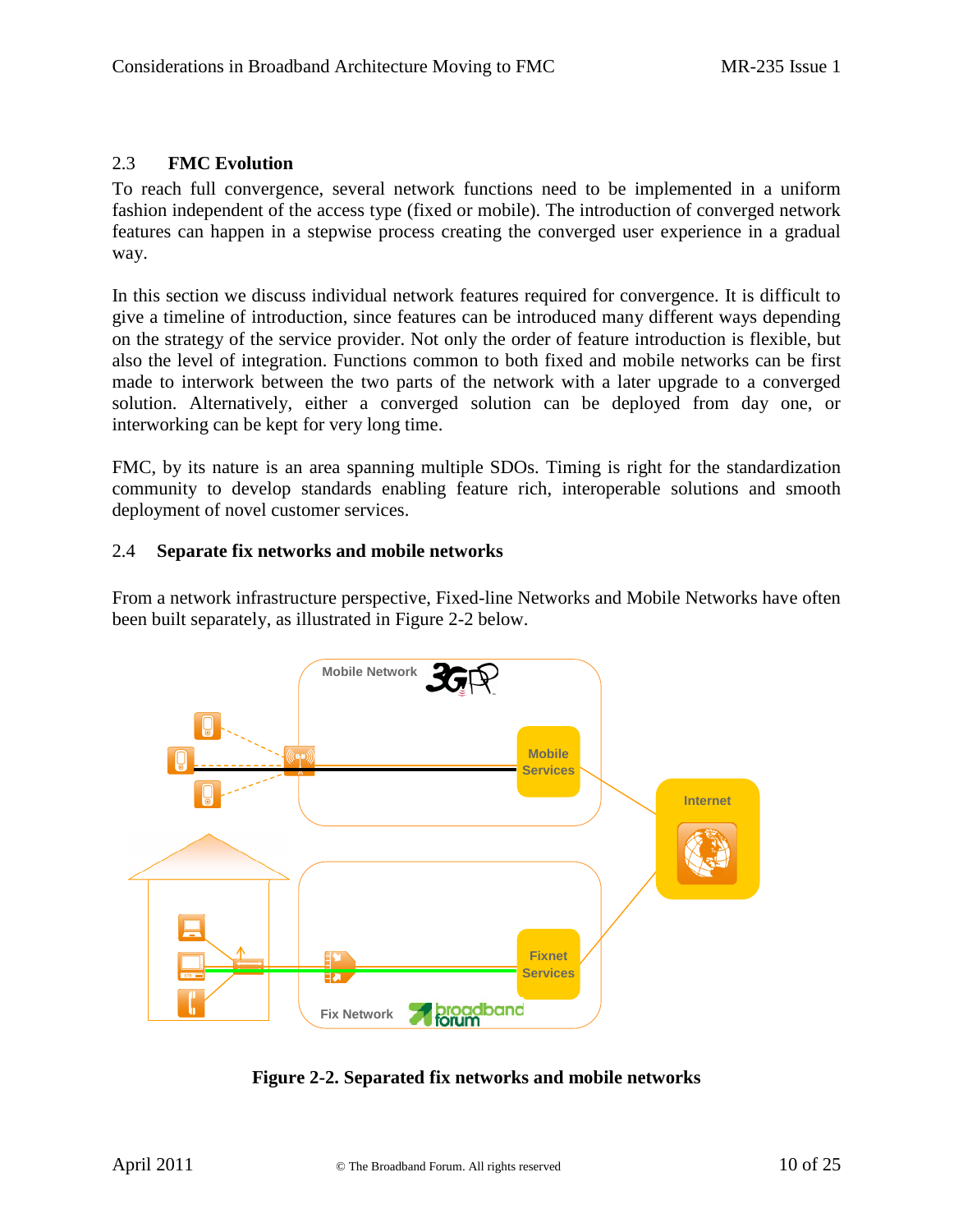Here fixed networks are typically owned and operated by fix network operators offering their dedicated services such as triple-play to their subscribers. In contrast, mobile networks are typically owned and operated by mobile network operator also offering their dedicated services to their subscriber. Even in case of a converged network operator, we initially find dedicated networks that are operated separately.

#### 2.5 **Common Transport**

Service providers offering both fixed and mobile services can benefit by utilizing the same transport network infrastructure for both kinds of traffic. Albeit this often represents a significant organizational and technical challenge, cost reduction can be significant. Not only by reducing network management complexity and removing network redundancy, but also via enabling better capacity planning and more flexible provisioning. These improvements contribute to reducing both CAPEX and OPEX. One example of such common transport is mobile backhauling as defined in the BBF white papers [1] and [2].



**Figure 2-3. Separated fix and mobile access networks sharing a common transport**

#### 2.6 **FMC Connectivity**

A first important step towards FMC network convergence appears with the evolution of smartphones and the demand to increase their coverage into residential homes or other fixed broadband networks bound locations such as hotspots and enterprises..

Assuming that a smartphone subscriber moves from a 3G macrocell into his home, this device can now continue service via WiFi or a Femtocell. In this basic FMC scenario the fixed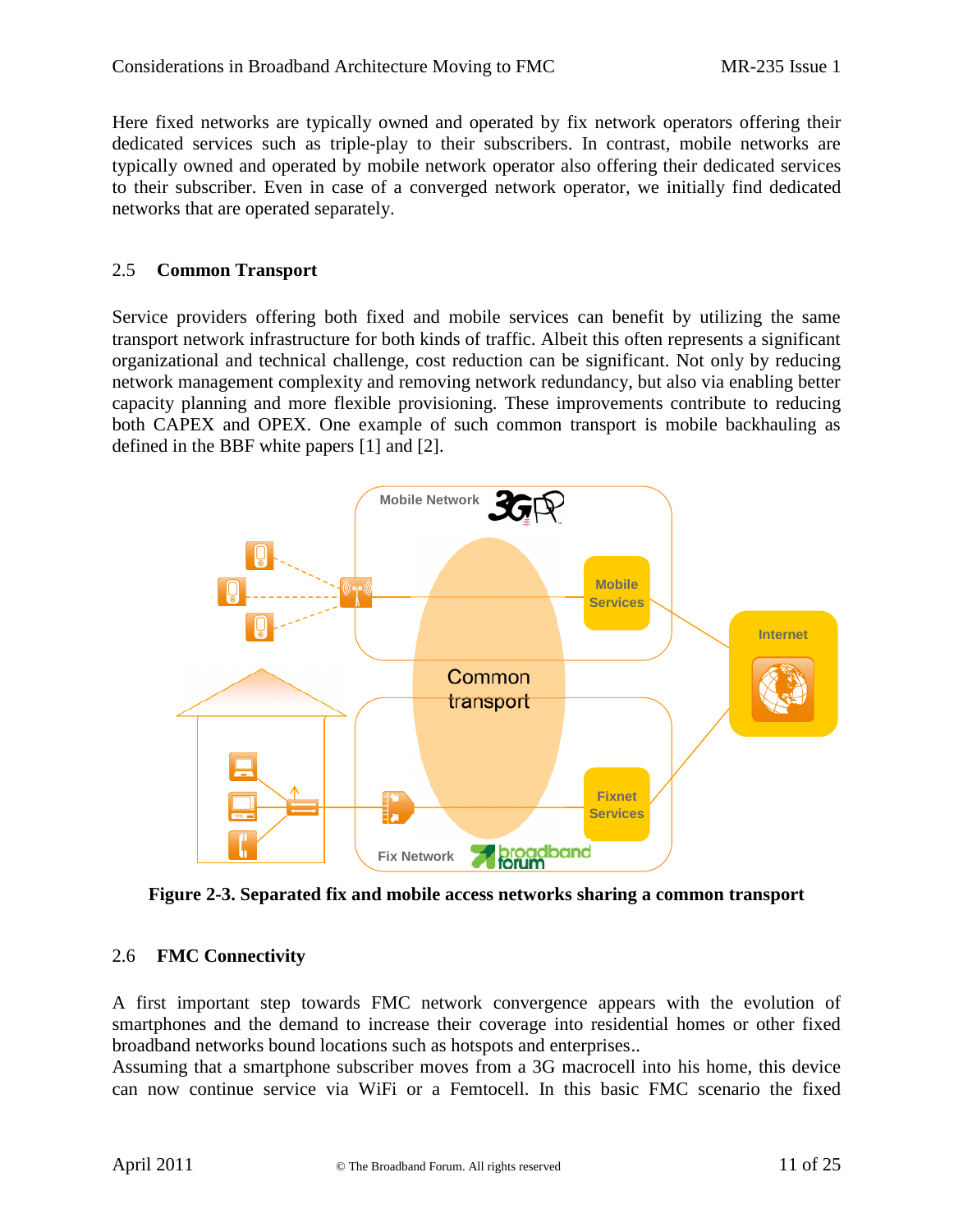broadband networks offers connectivity to the mobile network but provides "best effort" packet transport only. Dedicated QoS measures may become deployed at very specific points in the network leading to improved QoE but we are far away from providing carrier grade end-to-end guaranteed QoS/QoE. As this basic scenario does not require additional measures in the fixed broadband networks, early availability in the market can be assumed.

Connectivity to the mobile network can be realized as a simple nomadic access. It can also be enriched by additional features such as mobility support, session continuity and automated access selection. Certain use cases would require mobility or even session continuity. In addition, since the traffic is going through the same service network, some packet services such as personal firewalls, header enrichment services (e.g. adding location information) and customized charging can be continued to be provided to mobile terminals irrespective of access.



**Figure 2-4. Connectivity over femto and WiFi**

The fixed network can take different roles in providing the connectivity, i.e. it can be a simple bit-pipe or it can be more involved. Currently the 3GPP Evolved Packet Core standard offers the following connectivity over alternative access networks.

- Treating the access network as untrusted using an IPsec overlay to reach the mobile core network. This allows a user to reach mobile network services with little involvement from the fixed operator.
- Treating the access network as trusted. A trusted scenario enables a more converged solution for a co-operating fixed and mobile operator, not requiring an IPsec overlay.
- Applying a Home eNodeB (femto cell). Using the access network as a backhauling service between a 3GPP access network and the mobile core.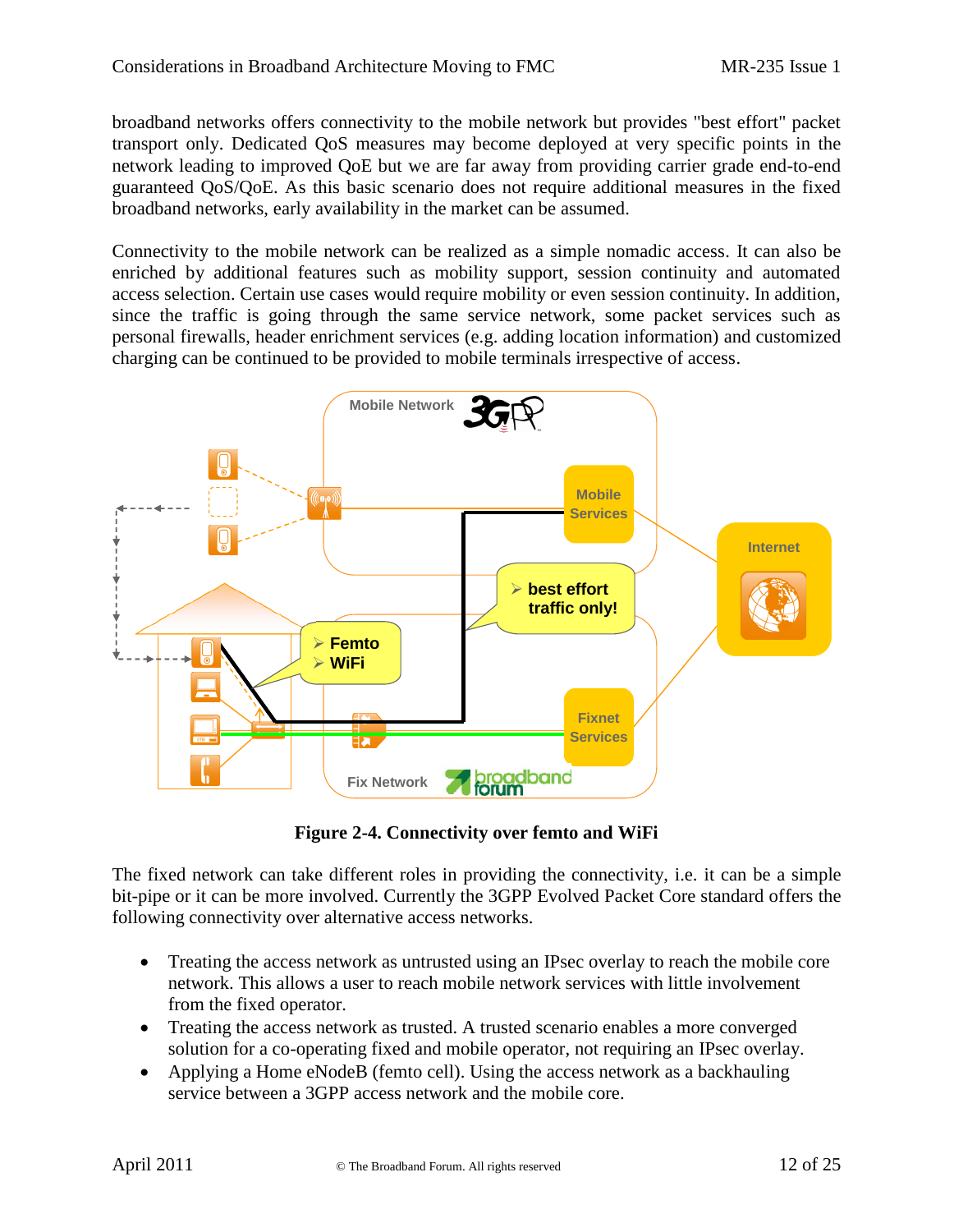#### 2.7 **User subscription management**

If an operator operates both fixed and mobile access networks, combining the subscription **Simple Interworking (trusted or untrusted)** databases offers a number of quick benefits, such as lowered OPEX, simplified charging and billing, better customer experience through a single bill and the ability to offer tariff packages including fixed and mobile services.



# 5 2.8 **Traffic Offload**

Traffic in a converged network is potentially processed by more entities and travels a longer distance due to the converged functions, such as an anchor point in the mobile network. It may therefore be desirable to make smart decisions about traffic routing to avoid unnecessary processing and cost.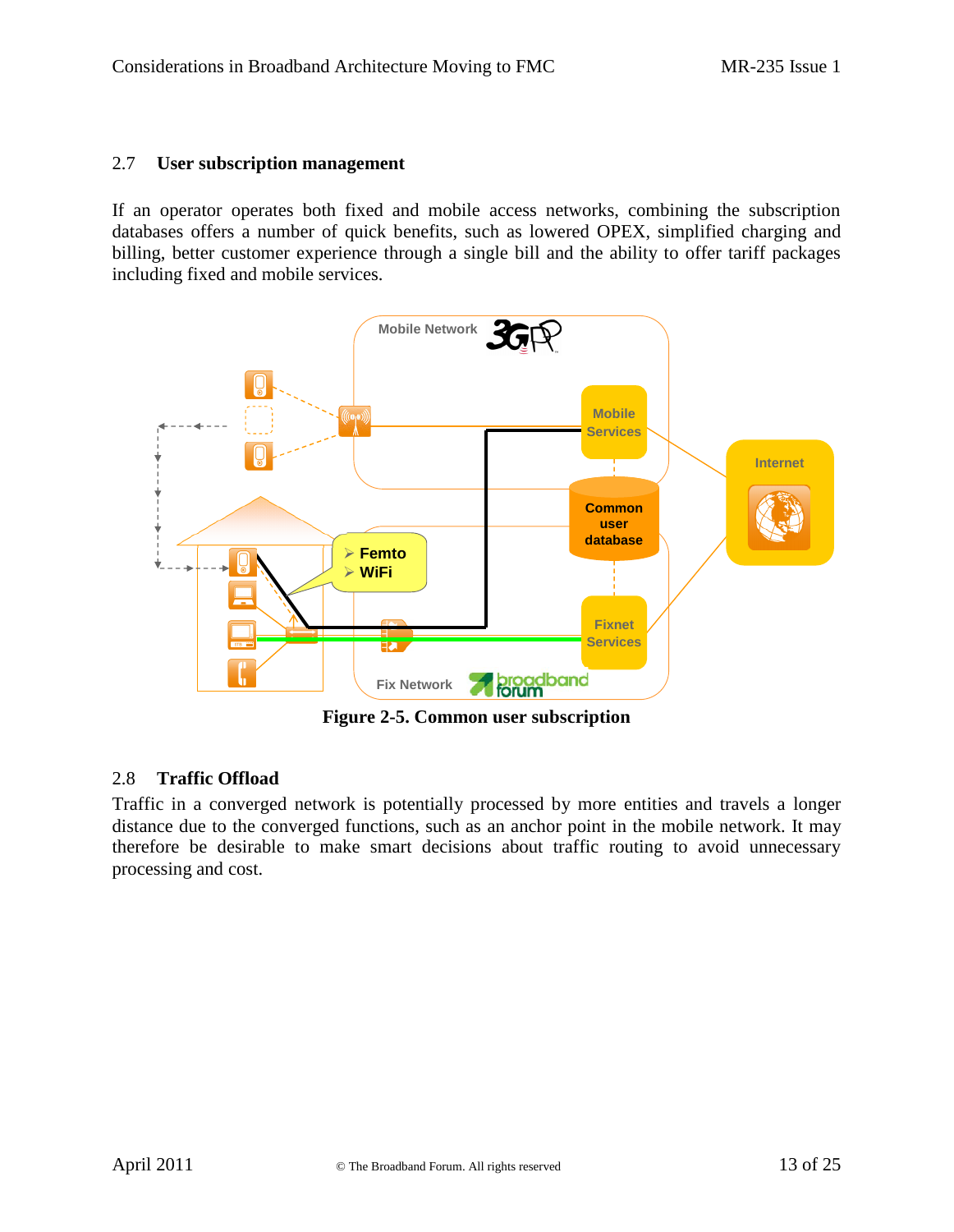

**Figure 2-6. Traffic offload possibilities between fixed and mobile networks**

There are a number of techniques to offload traffic in a controlled fashion.

- The anchor point nodes in Mobile Core Networks often provide a rich set of packet control and charging functions not routinely deployed in fixed networks. If such control is not desired for traffic coming from a fixed access network, it can be more efficient to avoid going through the Mobile Core Network. For example, in a scenario with Femto, 3GPP defines Selective IP Traffic Offload (SIPTO) for offloading selected traffic from the mobile network.
- User devices on a campus or home network may wish to have access to local devices. Such local access must be possible locally without involving the infrastructure of the operator. For the Femto case 3GPP has defined Local IP Access (LIPA) allowing UEs (User Equipment) to connect to local resources (e.g. printer, storage …) while using external connectivity (such as web surfing) in parallel.

#### 2.9 **Simultaneous Multi-Access**

If a terminal device has access to both a fixed and a mobile access network at the same time, it is logical to provide the ability to use both networks at the same time. If implemented in a seamless fashion, simultaneous multi-access offers higher overall throughput, more robust networking experience and allows providing different services over different accesses. The latter may be used to offer real-time communication services through the mobile access and high volume data services over the fixed access network if both are available at the same time.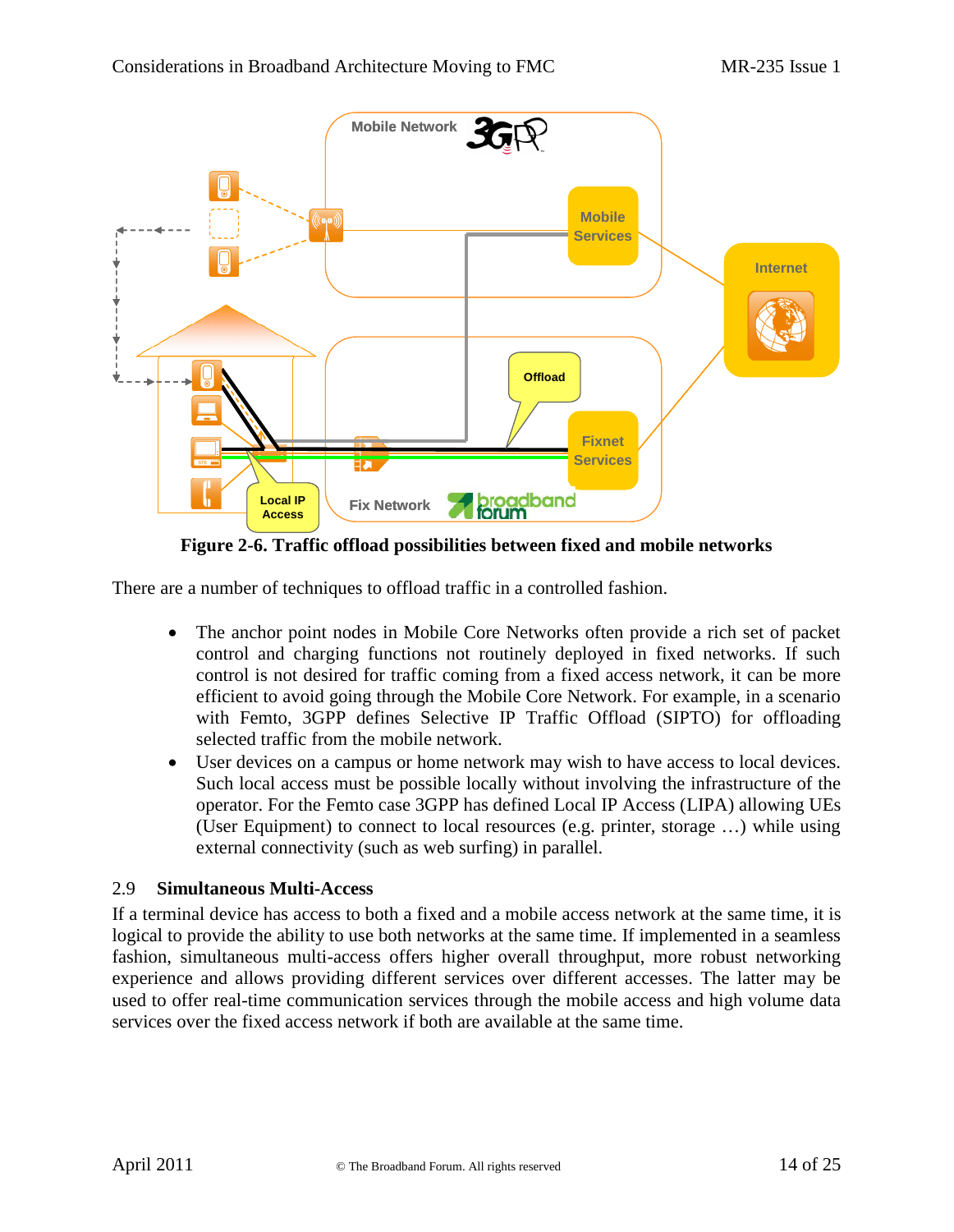

**Figure 2-7. Simultaneous multi-access**

Most terminals capable of connecting to a cellular access and WiFi at the same time implement the two radios in parallel, which if the network supports it, allows simultaneous multi-access through 3GPP and BBF access. It should be noted in these scenarios, the terminal has two IP interfaces, one for each access.

#### 2.10 **Policy Control and Resource Management**

An important aspect of packet networking is to control resource utilization. On one hand this is important to be able to provide the right quality of service for each application. On the other hand it is also important for service providers to manage resources according to their business policies. Without proper policy control, an operator neither can allow a delay- or bandwidthsensitive application such as telephony or video to enjoy sustained high quality, nor can it ensure the fair use of its network resources or fulfill its SLAs.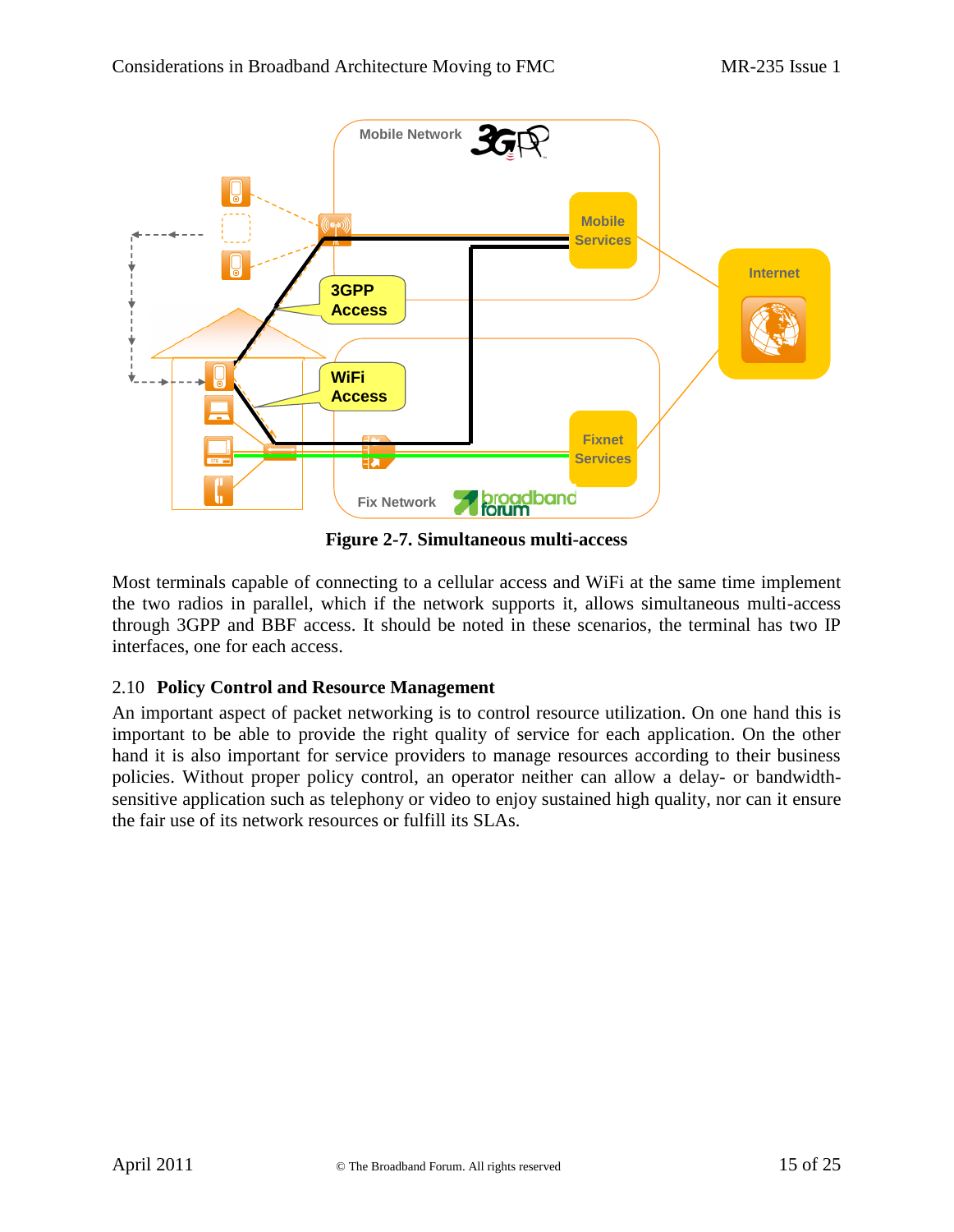

**Figure 2-8. Policy control and resource management enhanced networks**

7 A proper policy control interworking architecture also allows for providing value-added services such as parental control or virus filtering irrespective of mode of access.

Interworking between or convergence of the policy control systems of the fixed and mobile accesses enables to have uniform Quality of Experience for subscribers and consistent control over operator resources. Interworking or convergence is also a critical element to provide a smart pipe securely, with requested Quality of Service, across all access networks.

#### 2.11 **Full Convergence Vision**

The ultimate vision of convergence is a scenario where all the above functions are implemented by a single, converged solution.

- A single subscriber database storing uniform identifies, allowing customers to use their credentials for accessing any service or access.
- A common policy control function governing resource use in all accesses in a uniform manner.
- A single, converged transport network under unified management.
- Converged services available in all accesses the same way.

Depending on business models and agreements between service providers, convergence can be composed of a subset of those major components. In cases where full convergence is not achievable, interworking functions are deployed.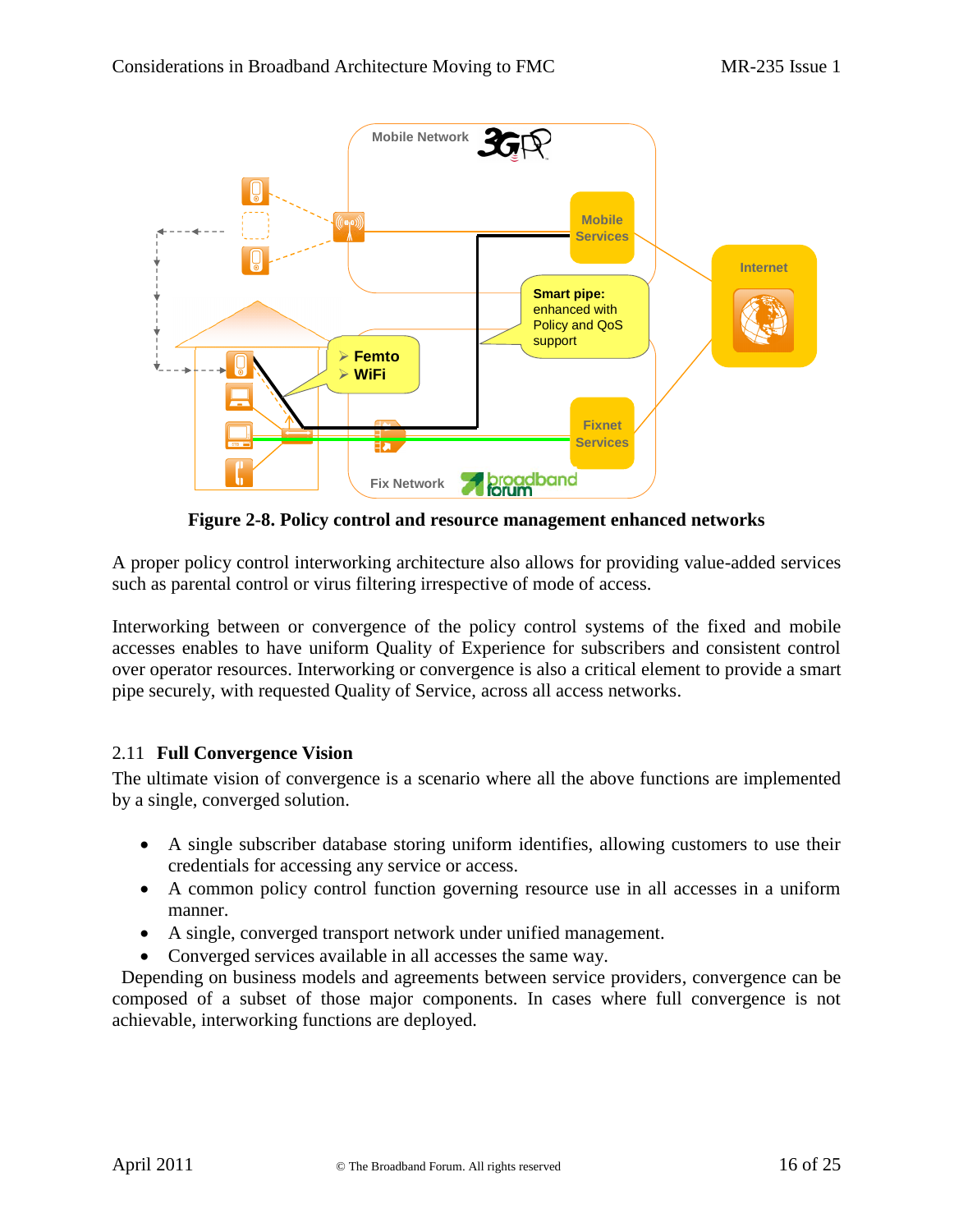

**Figure 2-9. Full convergence vision**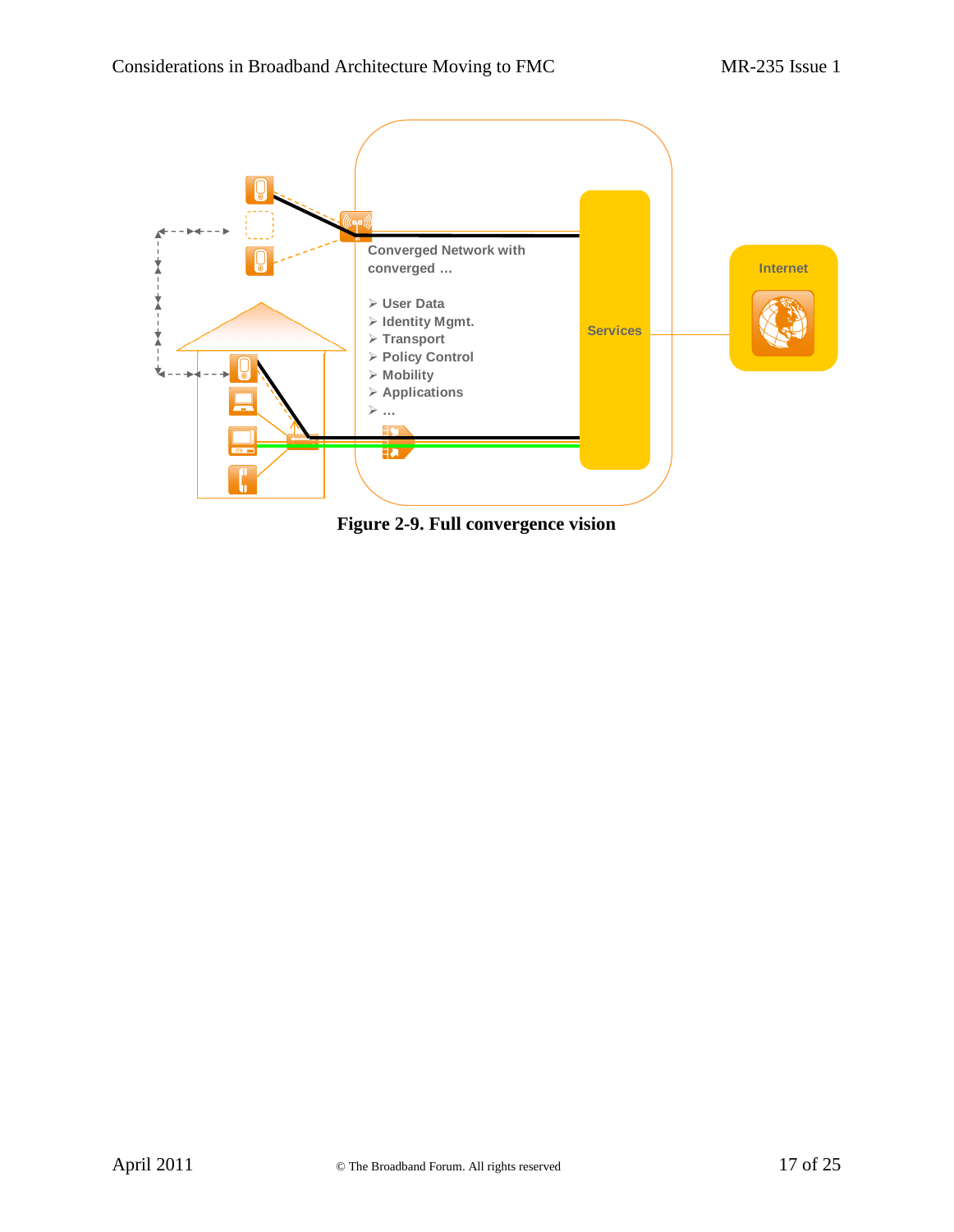### **3 Standards and global specifications to assist development of FMC**

Fixed/Mobile Convergence (FMC) has been a key topic in several telecom SDOs for a number of years now. Recently, the 3GPP and the Broadband Forum brought together experts from 3GPP, BBF, ETSI TISPAN, ATIS and other standards bodies, with a shared goal: to start the process of aligning FMC-related work in each organization to best address both fixed and wireless networks requirements. A summary of the relevant activities in each of the aforementioned SDOs follows..

#### 3.1 **Broadband Forum**

In the context of the multi-services architecture, the Broadband Forum is a standards integrator. The BBF does not specify protocols or produce primary specifications in general. The BBF basically makes specifications "work together" by documenting the systems and liaising with other SDOs to fill identified gaps. In this context, the BBF has engaged in broadband convergence activities from the perspective of supporting the capability of delivering any service, anytime, anywhere, via any-access technology.



Figure 3-1. Illustration of the agreed architecture for interworking between 3GPP and BBF (for details see WT-203)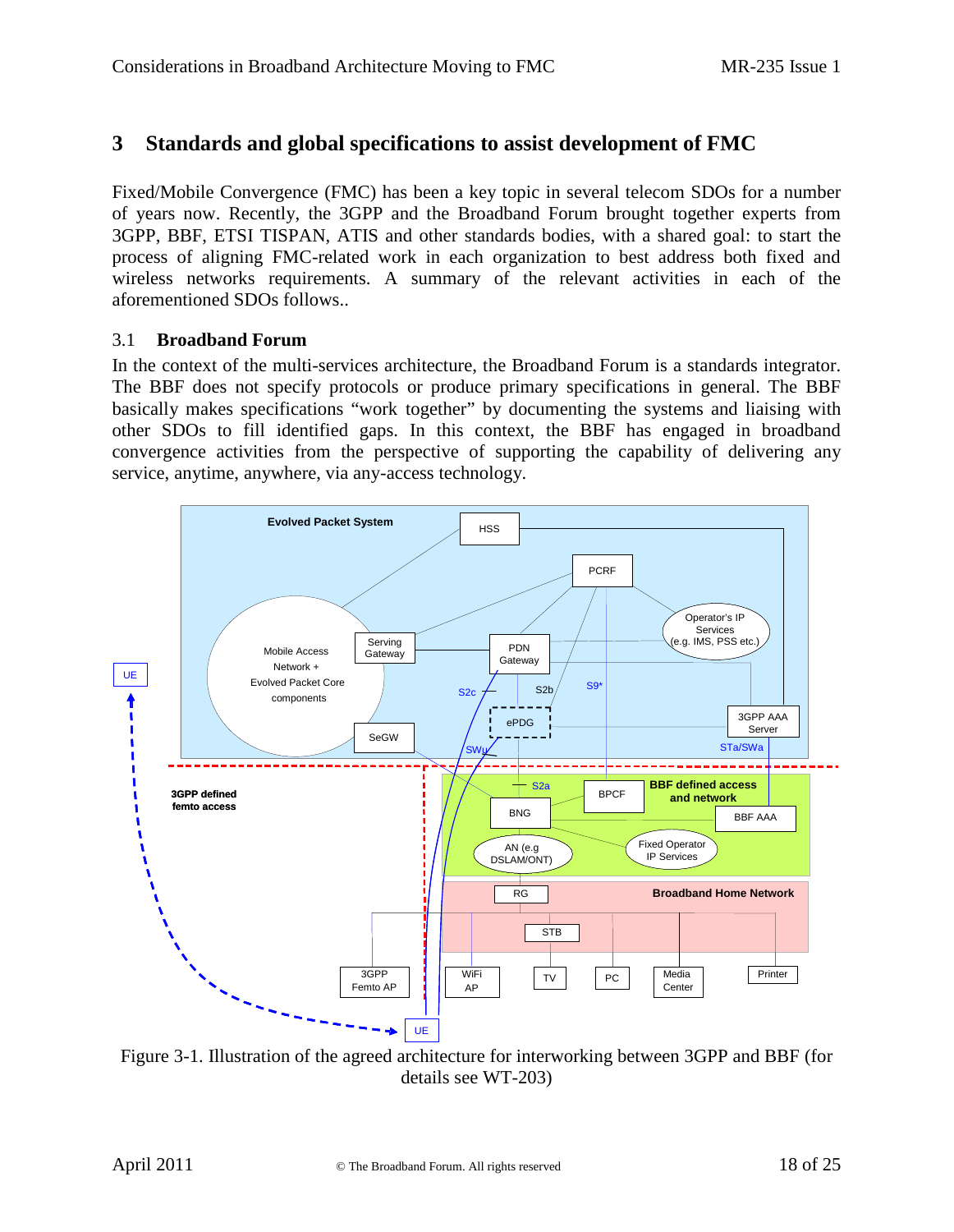The full scope of broadband convergence involves many aspects ultimately dependent on a common Internet Protocol (IP).

- Devices
- Access networks
- Core networks
- Services and applications

The BBF is focusing its present activities on fixed broadband access / mobile broadband core interworking initiatives (for details see 3GPP TR23.839). For full broadband convergence approach, including all possible combinations of the abovementioned aspects a comprehensive end-to-end or horizontal approach that considers the entire telecom ecosystem is needed. However, this is beyond the scope of BBF activities at the present time.

#### 3.2 **3GPP**

3GPP is responsible for defining the requirements, architectures and protocols of the mobile network starting from GSM to future LTE. In respect to past GSM and UMTS network, from Rel-8 3GPP defined the Evolved Packet System composed by a new LTE radio access technology and by an evolution of mobile core network, the Evolved Packet Core [5], capable of supporting the so-called "non-3GPP access system" [6]. These technologies are all access technologies not defined by 3GPP, such as WiFi, WiMAX, fixed access, etc. The EPS supports the session continuity between the 3GPP radio access and the non-3GPP access by means of the IP-based mobility protocols.

The PCC, which resides in the core network, is the subsystem providing the support for flow based dynamic QoS and charging providing rules to the access network for managing the mobile traffic [7]. The PCC is mainly focused on the need of the radio part, where the management of the resources is more critical due to propagation condition, user mobility, limited bandwidth, etc.

Although the PCC enables the control policy for those non-3GPP technologies, it is assumed that the SDO responsible for the non-3GPP access endorse the PCC model, or interconnect with it. Otherwise the policy control is quite limited and only enforced within the mobile core network. Hence Broadband Forum and 3GPP started the cooperation to enhance the end-to-end policy control when a 3GPP terminal is connected to a BBF access network. The 3GPP work was initiated in Release-10 and continues in Release-11.

#### 3.3 **ATIS**

ATIS took a multi-prong approach to convergence with the establishment of the Exploratory Group on Convergence (EGC) in 2006 the chartered to define the requirements, architecture and signaling for convergence to ensure a consistent approach to a converged NGN.

ATIS released the EGC Report and Recommendation, Sept. 2007, providing conclusions and delineating network requirements needed to enable converged services. The EGC Report has been applied by ATIS' committees as the Packet Technologies and Systems Committee (PTSC) in the development of standards across technology and/or service domains to attain a consistent approach to convergence.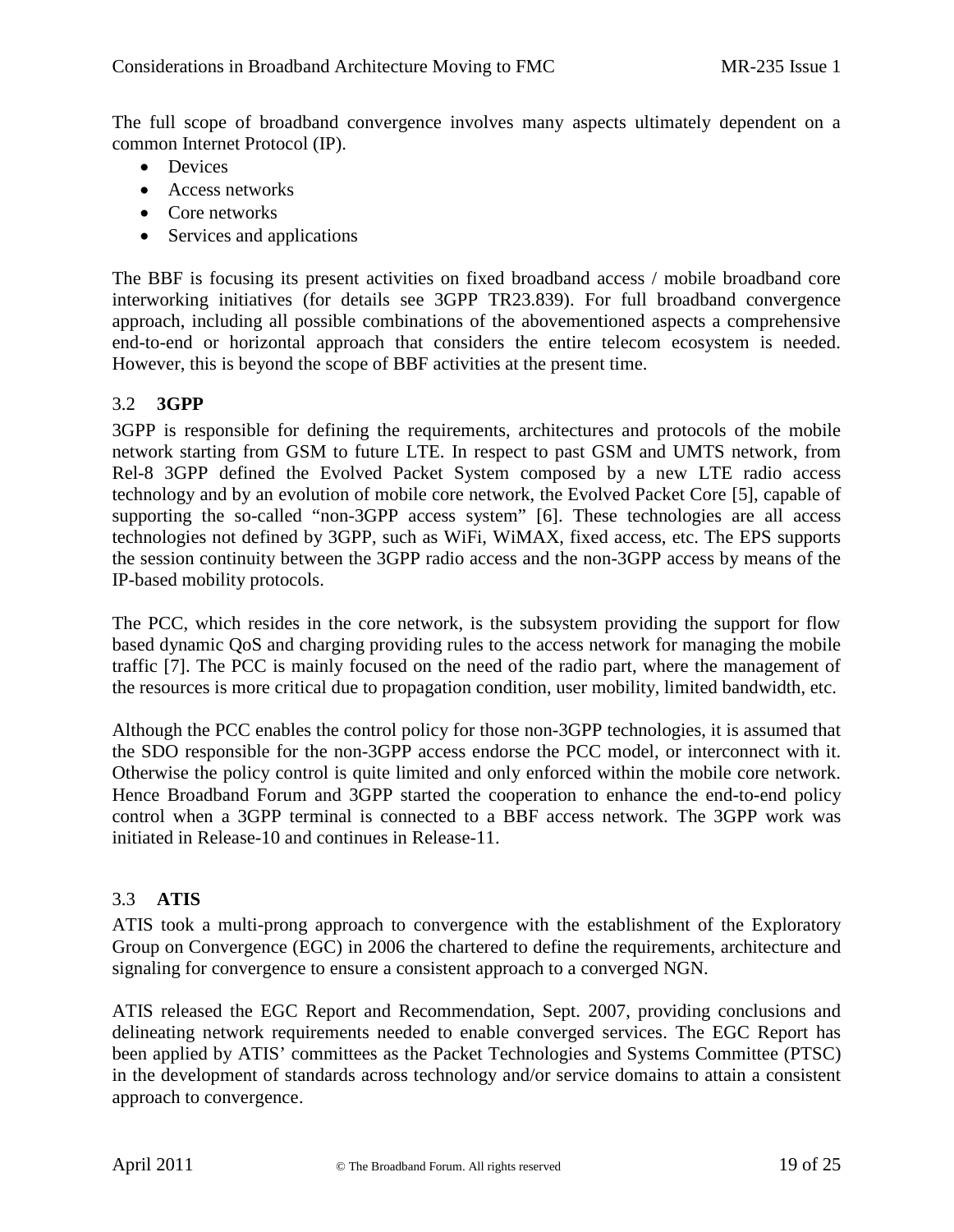In June 2009, ATIS established the Policy Management Focus Group (PM-FG) to address specific issues related to Packet Processing, Convergence and Policy Charging Control and issues that have been identified in the ATIS NGN, Convergence efforts, but not addressed by established ATIS committees. The initial scope of the PM-FG was expanded to consider the application of operator's dynamic and provisioned policies in Residential Access Gateways connecting to user's home networks (or HNET). In September 2010, ATIS PM-FG released the final report defining the following architectural framework for consideration of policy requirements.

Figure 3-2. Illustration of ATIS PM-FG general network-policy architectural framework

#### 3.4 **ETSI-TISPAN**

TISPAN (Telecoms & Internet converged Services & Protocols for Advanced Networks) is the technical committee within ETSI defining Next Generation Networks (NGNs), Customer Premises Networks (CPNs) and application subsystems for fixed line networks. TISPAN defines requirements, architectures and protocols and is currently completing its third release. The TISPAN architecture is functional, i.e. not bound to specific network nodes. BBF TR-101 [8] network architecture served as one of the reference architectures for nodal implementations the functional architecture has to support.

The TISPAN NGN architecture [9] distinguishes between transport and service layer functionality, consisting of subsystems controlling the transport layer (NASS, Network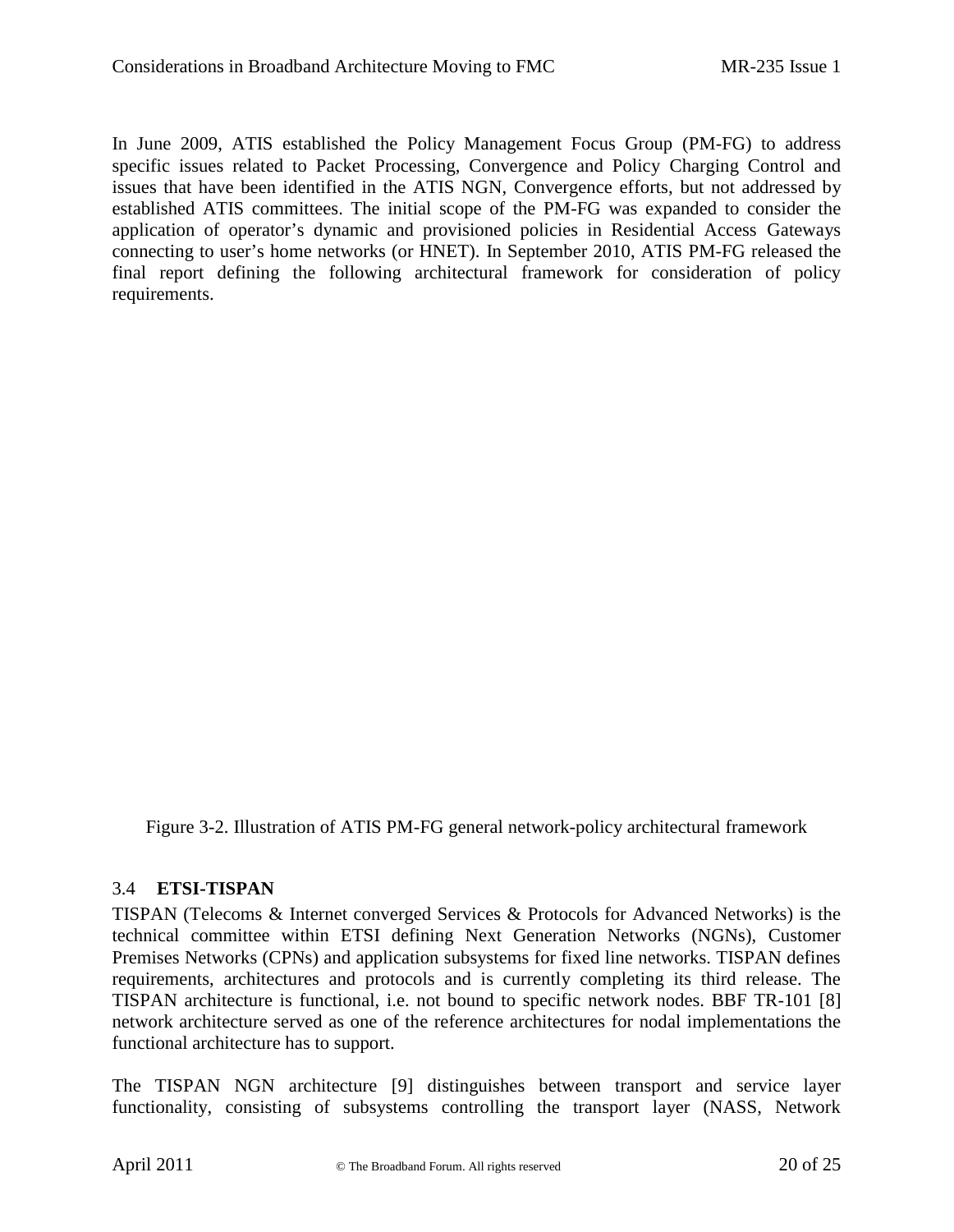Attachment Subsystem and RACS, Resource and Admission Control Subsystem) and subsystems providing service layer functionality. NGN Services can either be realized standalone using only transport functionality or on top of these service subsystems. In particular, the core IMS defined by 3GPP [10] represents a converged service layer subsystem. Since 2008, TISPAN shares with 3GPP a "common IMS".



Figure 3-3. Illustration of the ETSI TISPAN NGN architecture.

The RACS – residing in the transport layer – is the NGN Subsystem providing policy control, resource reservation and admission control to the service layer. It enables the request for and reservation of transport resources from access and core transport networks it is in charge of based on dynamic operator policies. RACS functions can be mapped to fixed line network architectures where needed, depending on network setup and business models. In particular, the resource control provided by RACS includes points of network interconnection. This enables end-to-end QoS control across different network domains such as FMC interconnection scenarios where the TISPAN NGN could serve as backhaul network.

In addition, RACS supports core Border Gateway Services (BGS) including Network Address Translator (NAT) mechanisms. Sharing the IMS with 3GPP, TISPAN covers fixed line network aspects for operators that use the same converged application platform for both, fixed and mobile access.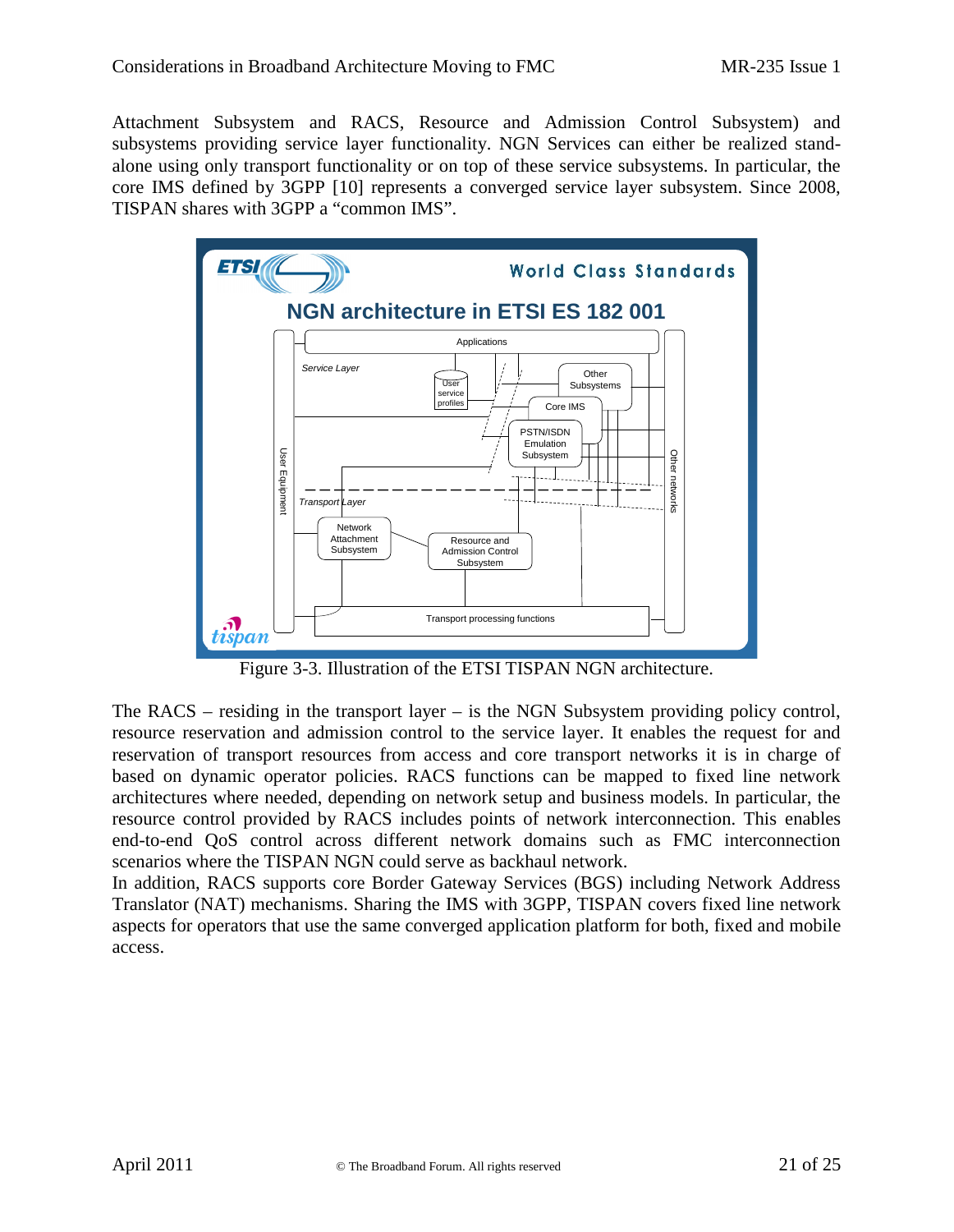## **4 Conclusion and Outlook**

The ongoing collaboration between BBF and 3GPP, with support of TISPAN and ATIS, is targeted to provide an enhanced FMC architecture that can enable both fixed and mobile operators to manage their networks to deliver services, which are access technology agnostic. This architecture, combining the 3GPP evolved packet core and BBF multi-service architecture, allows interworking between mobile and fixed networks in a seamless manner. The main motivation behind this architecture is to support fixed-mobile convergence (FMC). The ultimate vision of convergence is a network where all functions are implemented by a single, converged solution.

This architecture will ultimately implement a single subscriber database storing uniform identities, allowing customers to use their credentials for any service using any access technologies, a common policy control function governing resource used in all access technologies in a uniform manner, and a single converged transport network under unified management.

The architecture – whether fully converged or including interworking functions –will open the door for new access independent services. Fixed network operators, mobile network operators, as well as converged operators will benefit from these services and generate new revenue streams. The operators can use FMC to its full extent to create differentiated services and utilize it as a powerful tool to challenge the competition, increase market share and raise ARPU by becoming a converged telecom infrastructure supplier across fixed and mobile networks and related services. This is, indeed, the main objective of the BBF ongoing effort in developing such a unified framework for the industry.

However, depending on business models and regulatory requirements, the target for convergence between individual mobile and fixed operators need not necessarily be a single, fully converged network. It may just as well comprise a subset of the steps presented in this white paper. Interworking functions will then provide the same end user experience.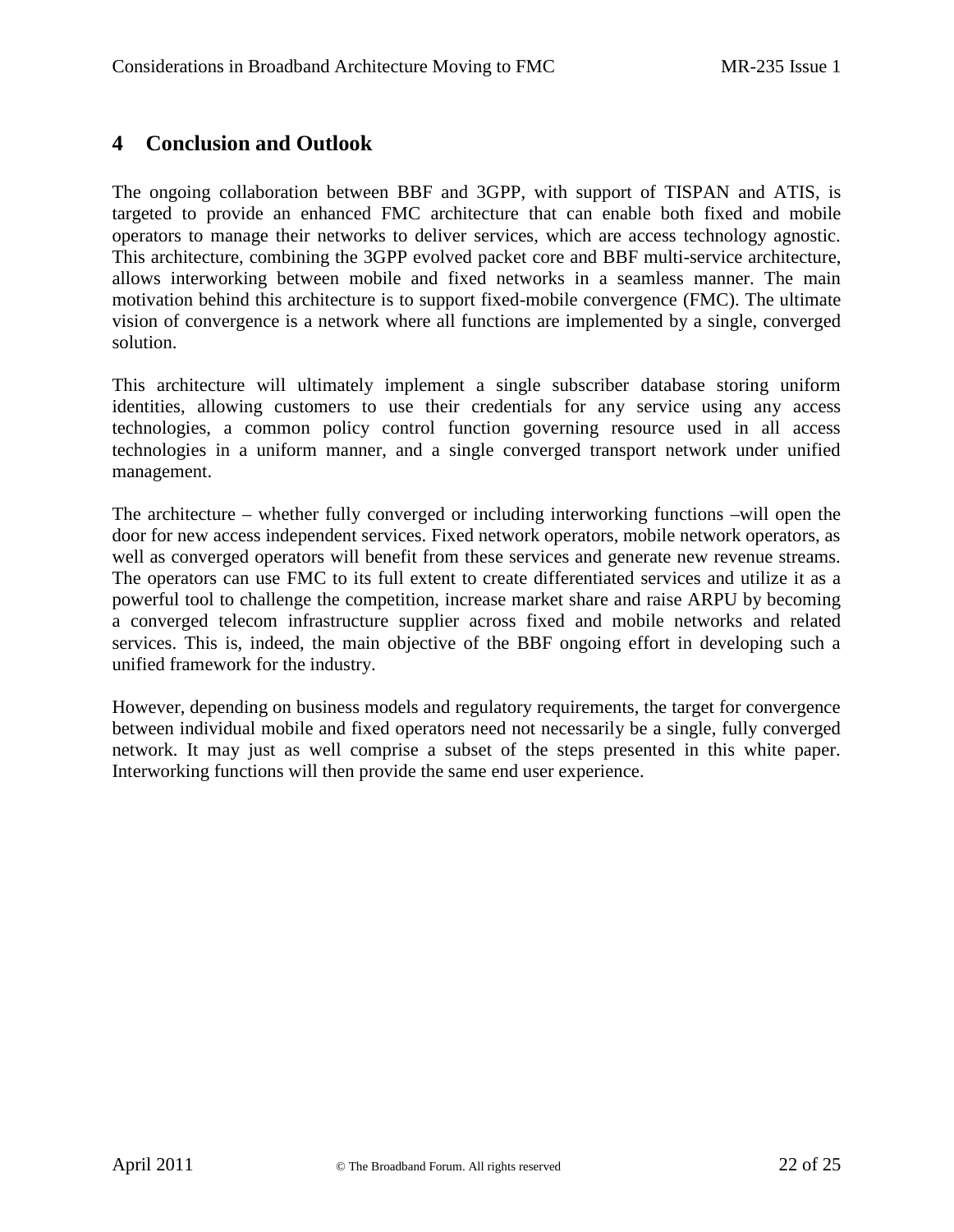# 5 References and Terminology

#### 5.1 References

The following references are of relevance to Marketing Report At the time of publication, the editions indicated were valid. All references are subject to revision; users **Mathisting** Reportare therefore encouraged to investigate the possibility of applying the most recent edition of the references listed below.

Broadband Forum Marketing Reports can be accessed at www.broadbandorum.org/marketing/marketingdocuments.phpd alist of currently valid Broadband Forum Technical Reports is published at whoadband-orum.org.

| $[1]$  | MR-238, MMBI White Paper on Use of MPLS in LTE                                                 | <b>Broadband</b><br>Forum | 2010 |
|--------|------------------------------------------------------------------------------------------------|---------------------------|------|
| $[2]$  | Use of MPLS Technology in Mobile Backhaul Networks                                             | <b>Broadband</b><br>Forum | 2008 |
| $[3]$  | 3GPP documer 2278_CR0058R1_(Re) S1084363                                                       | <b>Broadband</b><br>Forum | 2008 |
| $[4]$  | 3GPP TS 29.061                                                                                 | 3GPP                      |      |
| $[5]$  | 3GPP TS 23.401                                                                                 | 3GPP                      |      |
| [6]    | 3GPP TS 23.402                                                                                 | 3GPP                      |      |
| $[7]$  | 3GPP TS 23.203                                                                                 | 3GPP                      |      |
| [8]    | TR-101: Migration to Ethernet Based DSL Aggregation                                            | <b>Broadband</b><br>Forum | 2006 |
| [9]    | <b>ETSI ES 282 001</b>                                                                         | <b>ETSI</b>               |      |
| $[10]$ | <b>ETSI ES282 007</b>                                                                          | <b>ETSI</b>               |      |
| $[11]$ | WT-203: Interworking between Next Generation Fixed ar Broadband<br><b>3GPP Wireless Access</b> | Forum                     |      |

#### 5.2 Definitions

The following terminology is used throughout the arketing Report.

Wi-Fi Wi-Fi is a trademark of the WFi Alliance. The Alliance has generally enforced use to describe only a narrow range of connectivity technologies including wi local area network (WLAN) based on the IEEE 802.11 standards, device to d connectivity, and a rage of technologiesvide areanetwork (WAN) connections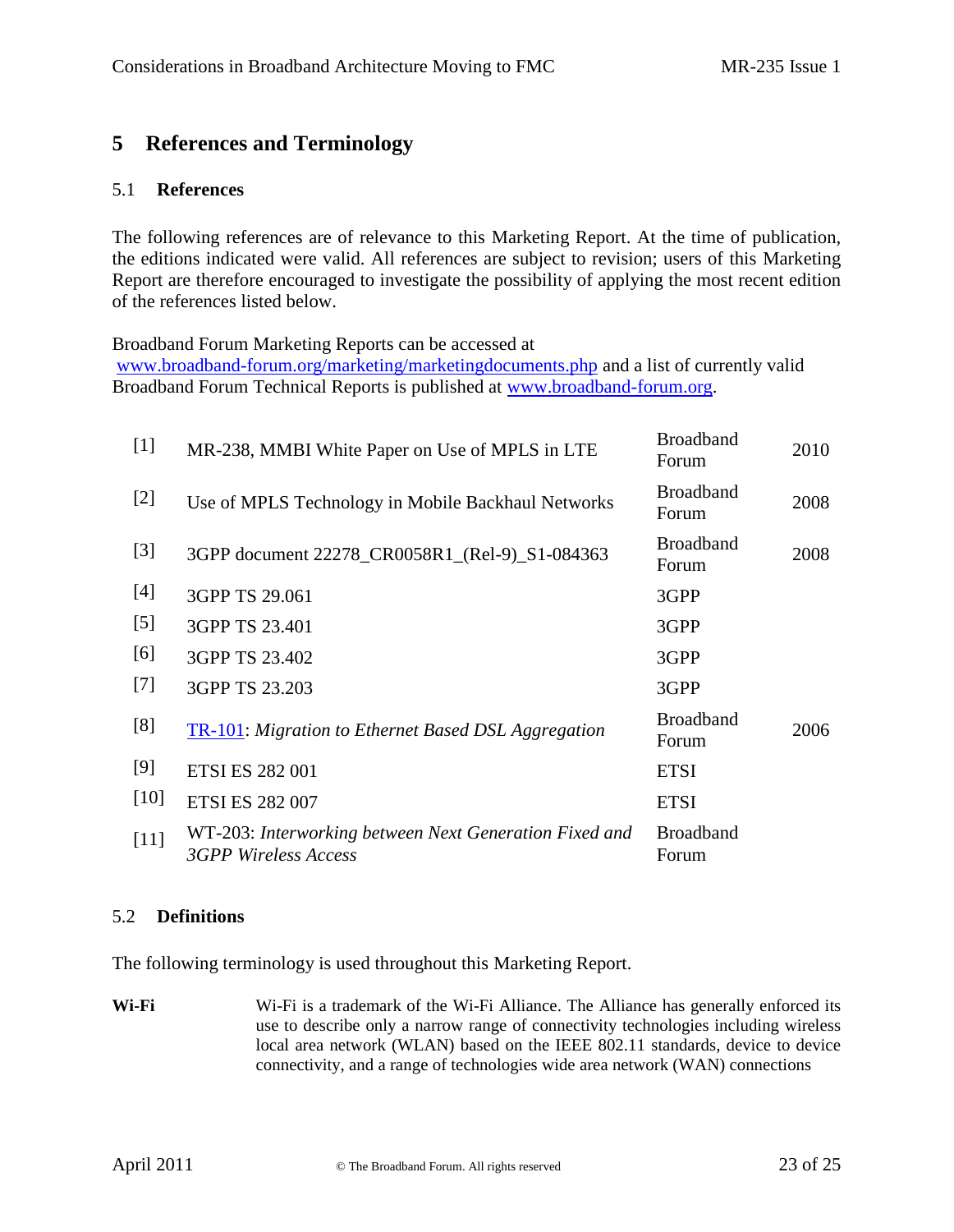# 5.3 **Abbreviations**

This Marketing Report uses the following abbreviations:

| 3GPP          | 3 <sup>rd</sup> Generation Partnership Project                             |
|---------------|----------------------------------------------------------------------------|
| AAA           | Authentication, Authorization and Accounting                               |
| ARPU          | Average Revenue Per User                                                   |
| <b>ATIS</b>   | Alliance for Telecommunications Industry Solutions                         |
| <b>BBF</b>    | <b>Broadband Forum</b>                                                     |
| <b>BGS</b>    | <b>Border Gateway Services</b>                                             |
| <b>CAPEX</b>  | Capital Expenditure                                                        |
| <b>CPN</b>    | <b>Customer Premises Networks</b>                                          |
| <b>EGC</b>    | <b>Exploratory Group on Convergence</b>                                    |
| <b>ETSI</b>   | European Telecommunications Standards Institute                            |
| <b>EPC</b>    | <b>Evolved Packet Core</b>                                                 |
| <b>EPS</b>    | <b>Evolved Packet System</b>                                               |
| <b>FMC</b>    | Fixed/Mobile Convergence                                                   |
| <b>GSM</b>    | Global System for Mobile Communications                                    |
| <b>HNET</b>   | ATIS home networks                                                         |
| <b>IETF</b>   | <b>Internet Engineering Task Force</b>                                     |
| <b>IMS</b>    | IP Multimedia Subsystem                                                    |
| $_{\rm IP}$   | <b>Internet Protocol</b>                                                   |
| LIPA          | <b>Local IP Access</b>                                                     |
| <b>LTE</b>    | 3GPP Long Term Evolution                                                   |
| MD            | <b>Marketing Draft</b>                                                     |
| <b>MMBI</b>   | MPLS Mobile Backhaul Initiative                                            |
| <b>MPLS</b>   | Multiprotocol Label Switching                                              |
| <b>NASS</b>   | Network Attachment Subsystem                                               |
| NAT           | <b>Network Address Translator</b>                                          |
| <b>NGN</b>    | <b>Next Generation Networks</b>                                            |
| <b>OPEX</b>   | <b>Operational Expenditure</b>                                             |
| PCC           | Policy and Charging Control                                                |
| PM-FG         | Policy Management Focus Group                                              |
| <b>PTSC</b>   | Packet Technologies and Systems Committee                                  |
| QoE           | Quality of Experience                                                      |
| QoS           | <b>Quality of Service</b>                                                  |
| <b>RACS</b>   | Resource and Admission Control Subsystem                                   |
| <b>SDO</b>    | <b>Standards Development Organization</b>                                  |
| <b>SIPTO</b>  | Selective IP Traffic Offload                                               |
| <b>TISPAN</b> | Telecoms and Internet converged Services & Protocols for Advanced Networks |
| TR            | <b>Technical Report</b>                                                    |
| <b>UMTS</b>   | Universal Mobile Telecommunications System                                 |
| <b>WG</b>     | <b>Working Group</b>                                                       |
| <b>WiMAX</b>  | Worldwide Interoperability for Microwave Access                            |
| <b>WT</b>     | <b>Working Text</b>                                                        |